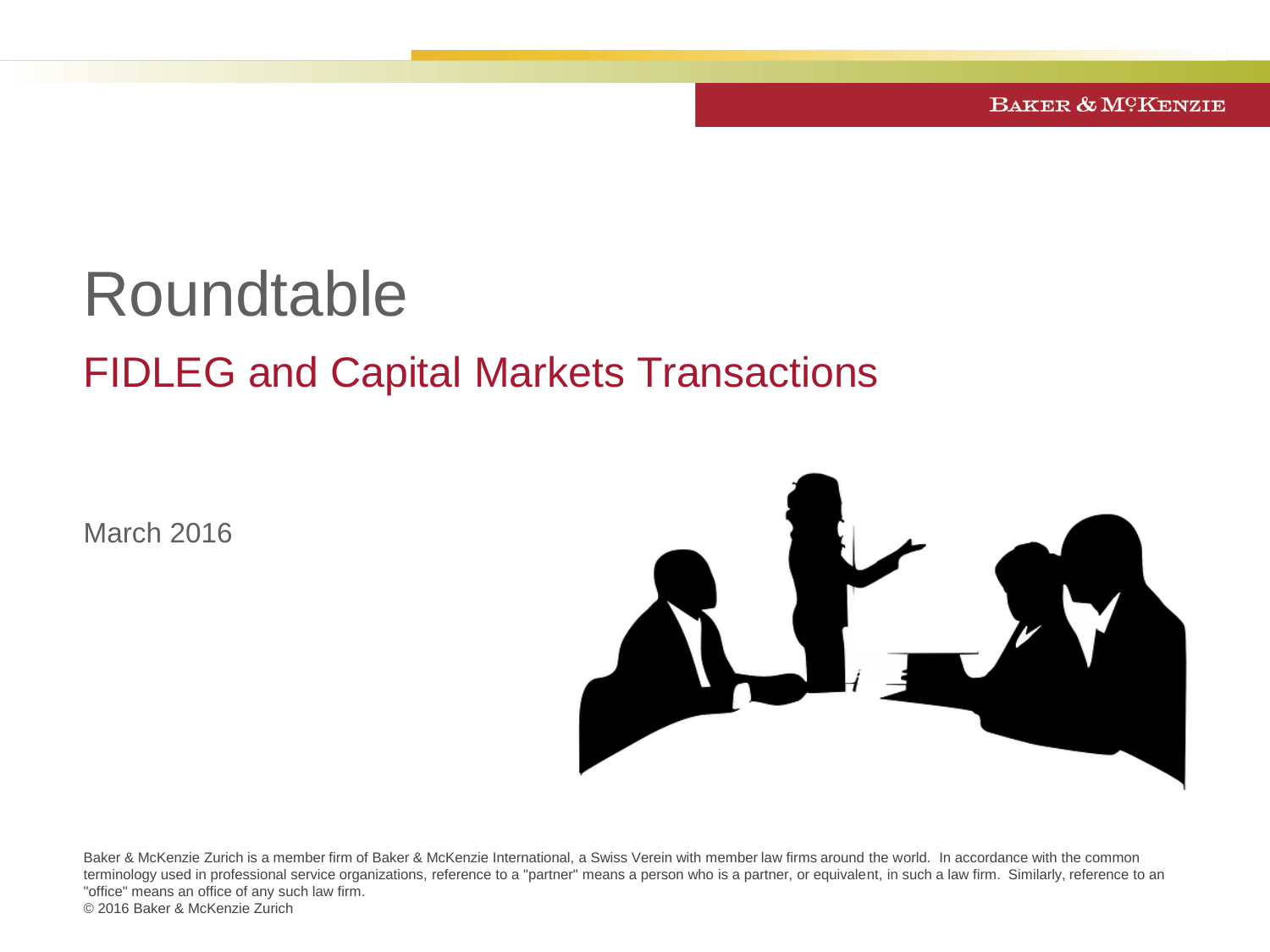

Duty to Publish a Prospectus and **Exceptions** 

Content, Form and Publication of the **Prospectus** 

Review of the Prospectus and Transitional Rules

KID, Liability and Criminal Sanctions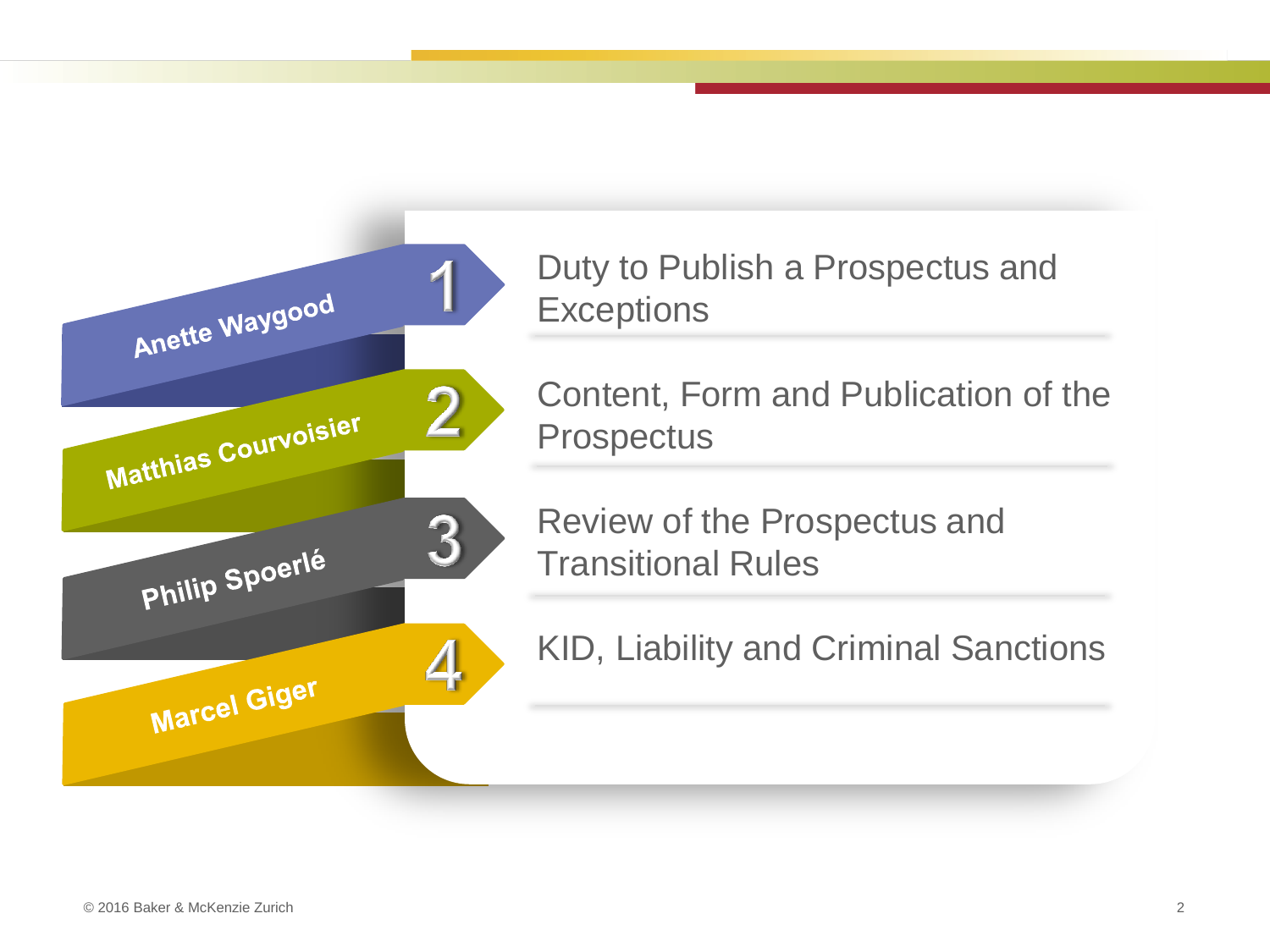### Anette Waygood

## Duty to Publish a Prospectus and Exceptions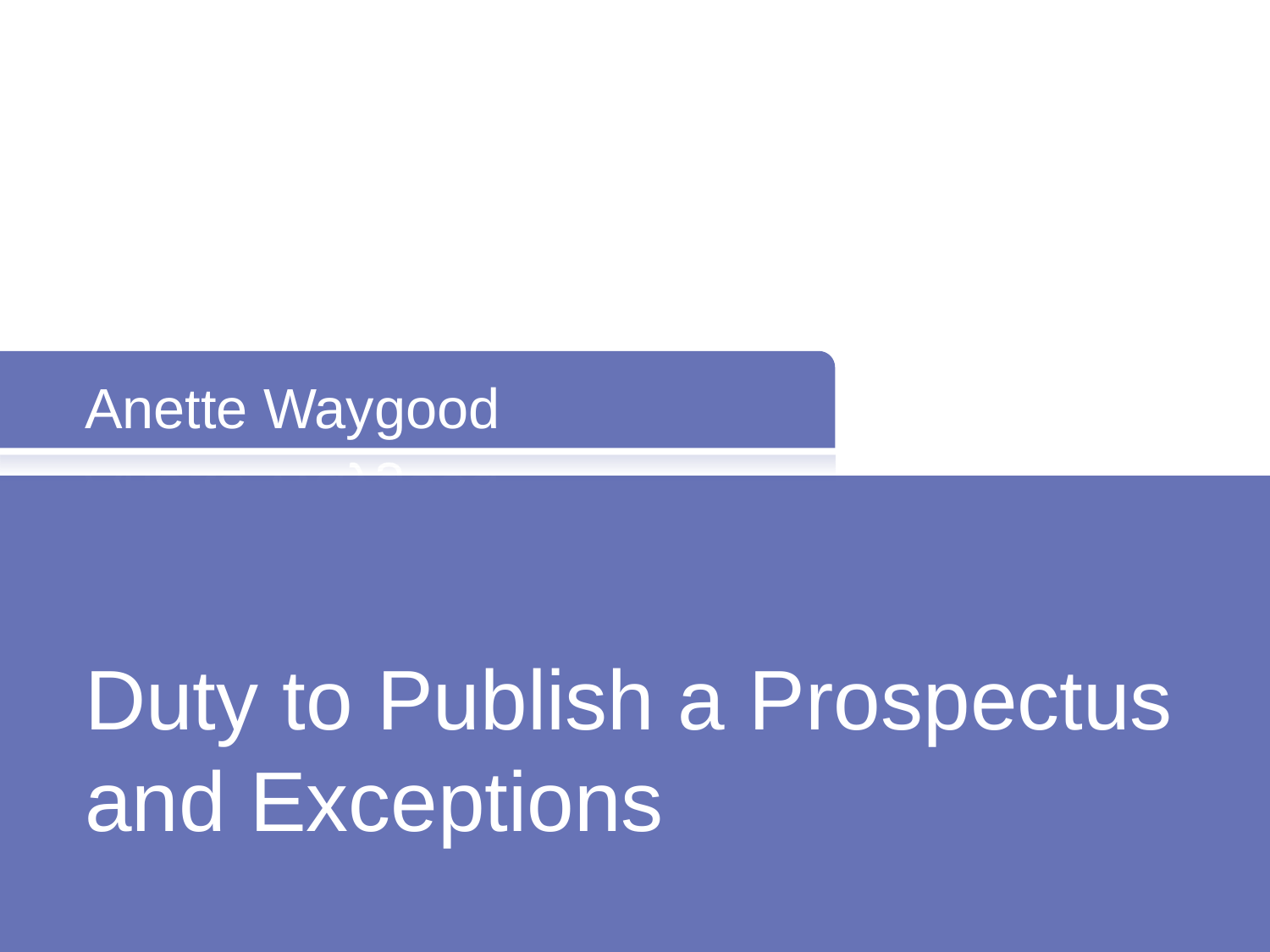#### General Duty to Publish a Prospectus

| <b>Rule</b>             | . A public offer for the acquisition of securities, or<br>• seeking the admission of securities to trading on a<br>trading facility<br>• Prior publication of a prospectus |  |
|-------------------------|----------------------------------------------------------------------------------------------------------------------------------------------------------------------------|--|
|                         |                                                                                                                                                                            |  |
| <b>Securities</b>       | • Shares and bonds<br>. New: derivatives and structured products                                                                                                           |  |
|                         |                                                                                                                                                                            |  |
| <b>Trading facility</b> | • Any stock exchange, or<br>• any multilateral trading system,<br>• but not any organised trading systems                                                                  |  |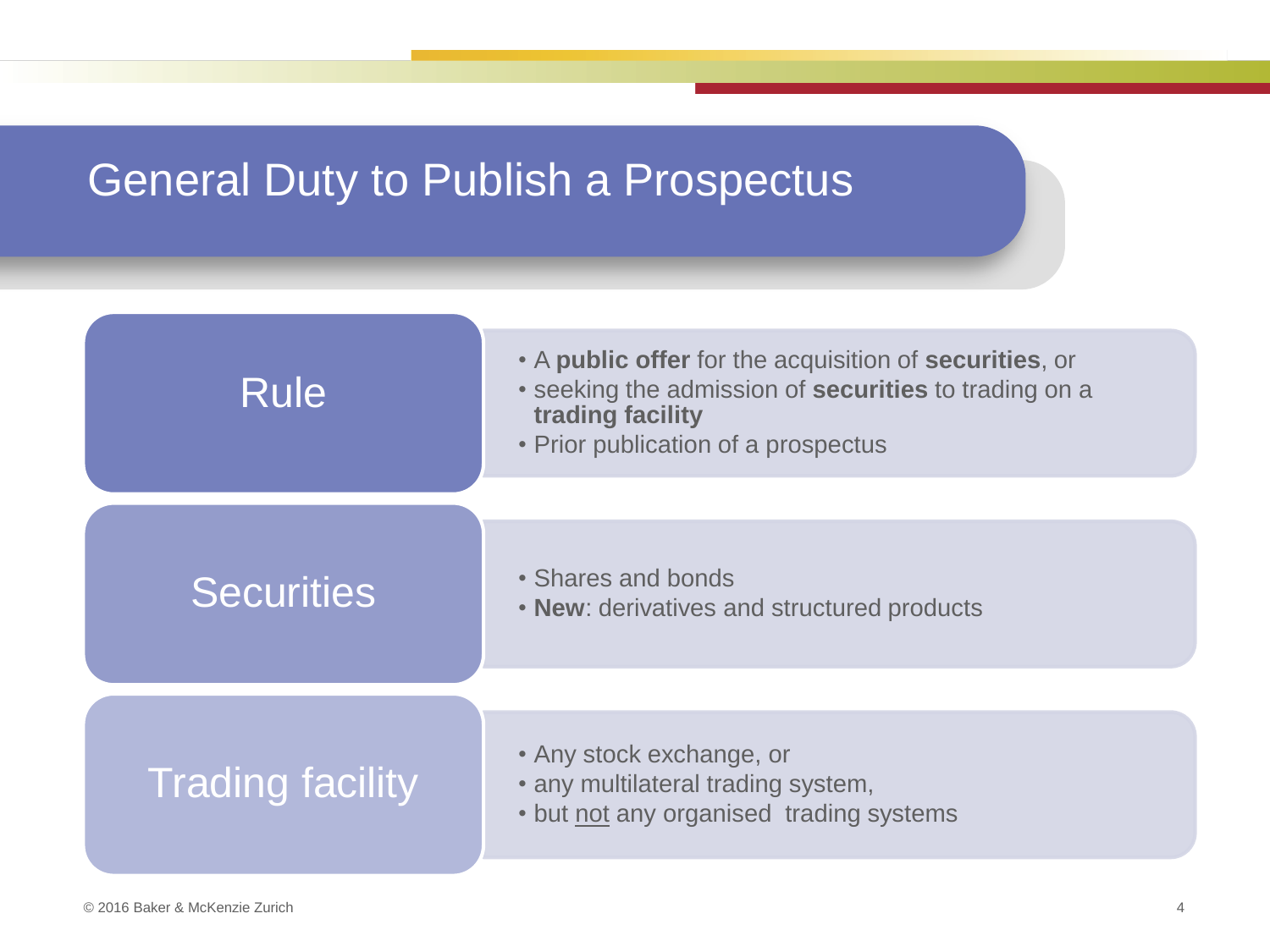#### General Duty to Publish a Prospectus

| <b>Public offer</b>                        | • Any offer to the public, i.e. any statement to the public<br>that contains sufficient information about the conditions<br>of the offer and the securities<br>• Current interpretation to continue<br>• Limited circle of addresses<br>• Rule of thumb: approx. 20 or less addressees |
|--------------------------------------------|----------------------------------------------------------------------------------------------------------------------------------------------------------------------------------------------------------------------------------------------------------------------------------------|
|                                            |                                                                                                                                                                                                                                                                                        |
| Type of offerings                          | • Primary offerings<br>• Secondary offerings                                                                                                                                                                                                                                           |
|                                            |                                                                                                                                                                                                                                                                                        |
| <b>Involvement of the</b><br><i>issuer</i> | • Secondary offerings<br>• If no participation in the public offering of its securities,<br>no duty to cooperate in the preparation of the<br>prospectus                                                                                                                               |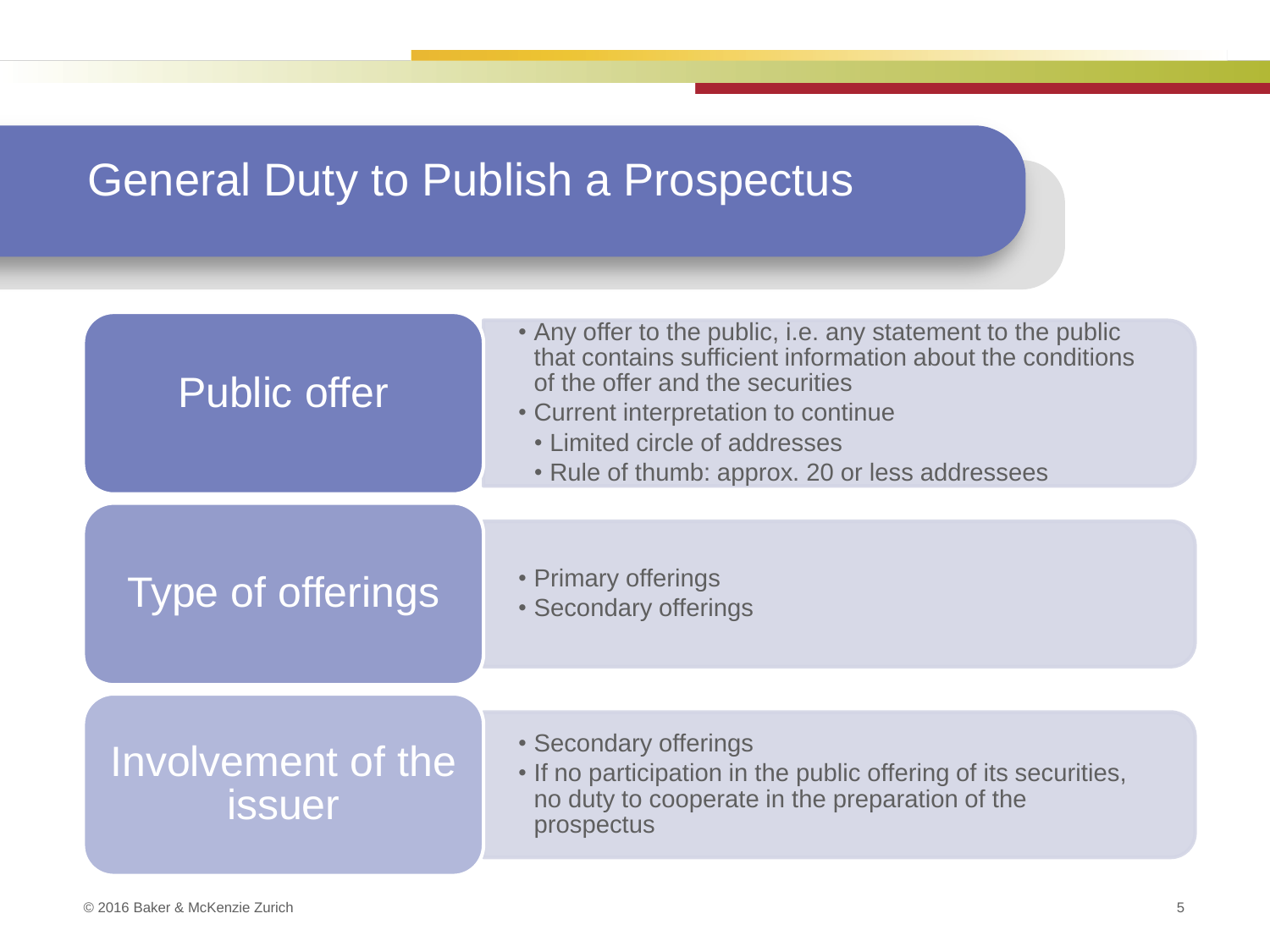#### **Exceptions**

#### Type of offer

#### Type of securities

#### Admission to trading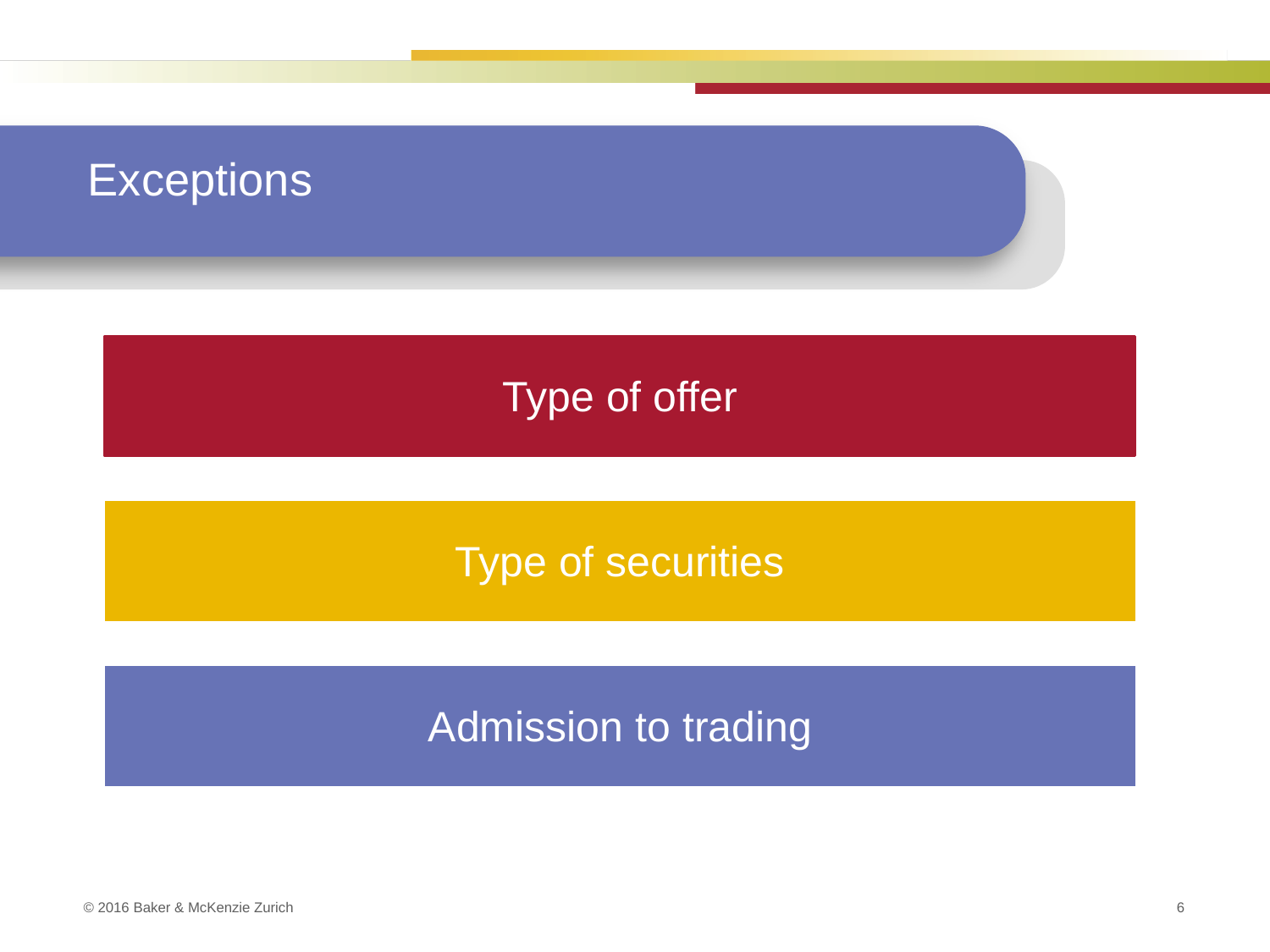### Customer Segmentation

| <b>Private customers</b>                                                                                              | <b>Professional customers</b>                                                          |
|-----------------------------------------------------------------------------------------------------------------------|----------------------------------------------------------------------------------------|
| All non-professional customers<br>$\checkmark$                                                                        | <b>Institutional customers</b>                                                         |
| High-net-worth individuals<br>$\checkmark$<br>Professional and institutional customers<br>$\checkmark$<br>(opting in) | Banks, securities dealers, qualified asset<br>✓<br>managers, fund management companies |
|                                                                                                                       | Insurance companies                                                                    |
|                                                                                                                       | Foreign customers subject to an<br>equivalent supervision                              |
|                                                                                                                       | <b>Central banks</b><br>✓                                                              |
|                                                                                                                       | Public entities and entities with<br>professional treasury operations                  |
|                                                                                                                       | Pension funds                                                                          |
| Choices                                                                                                               | High net worth individuals (opting out in<br><i>writing</i> )                          |

**Opting-out**: High-net worth individuals as "professional customers" (further requirements)

**Opting-in**: Professional and institutional customers as "private customers"

**Opting-down**: Institutional customers as "professional customers"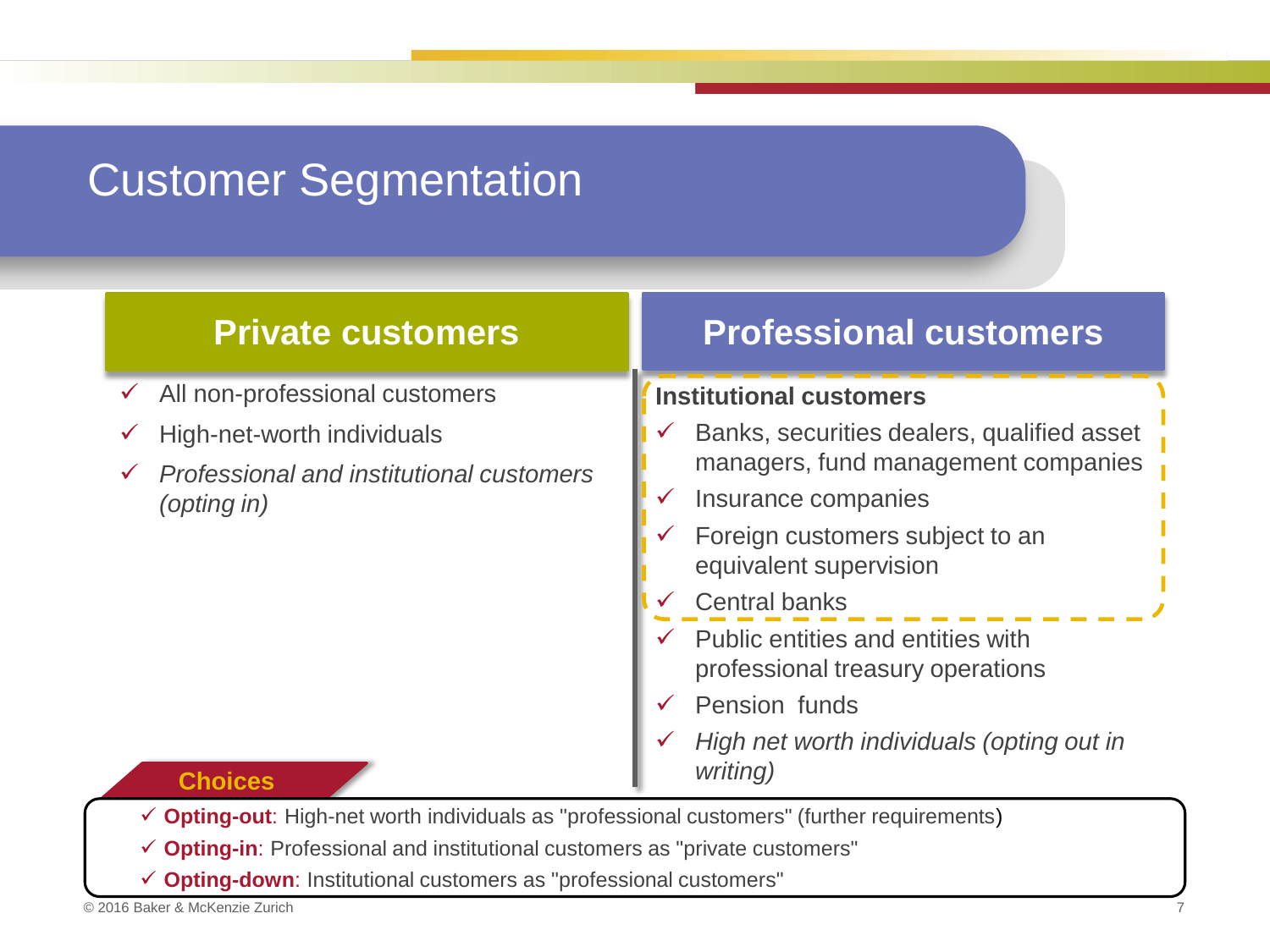### Exceptions by Type of Offer

| Limited need for<br>customer<br>protection | . Investors that qualify as professional customers<br>. Investors acquiring securities for a value of at least<br><b>CHF 100,000</b><br>. Minimum denomination of CHF 100'000 per unit |
|--------------------------------------------|----------------------------------------------------------------------------------------------------------------------------------------------------------------------------------------|
| Limited number of                          | • Less than 150 investors qualifying as private                                                                                                                                        |
| addresses                                  | <b>customers</b>                                                                                                                                                                       |
| <b>Limited potential</b>                   | • Offer does not exceed value of CHF 100,000 over a                                                                                                                                    |
| for damages                                | 12-month period                                                                                                                                                                        |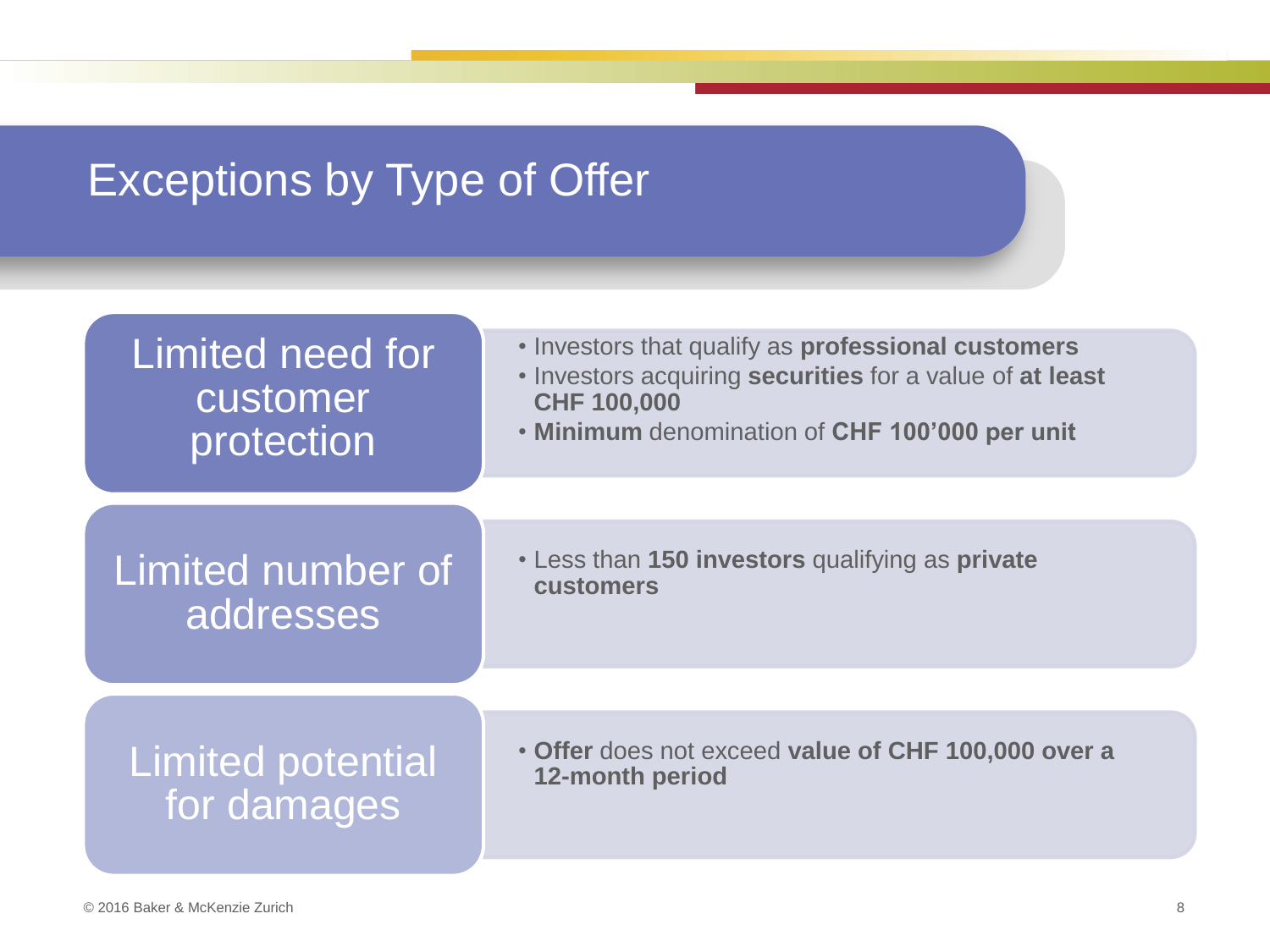### Exceptions by Type of Offer

#### No automatic continuation of the applicability of an exception

• Each public offer for resale of securities is subject to the publication of a prospectus unless an exception applies

#### No obligation to publish a prospectus for a later public securities **offering**

- Existence of a valid prospectus, and
- consent to use by issuer or the persons who have assumed responsibility for the prospectus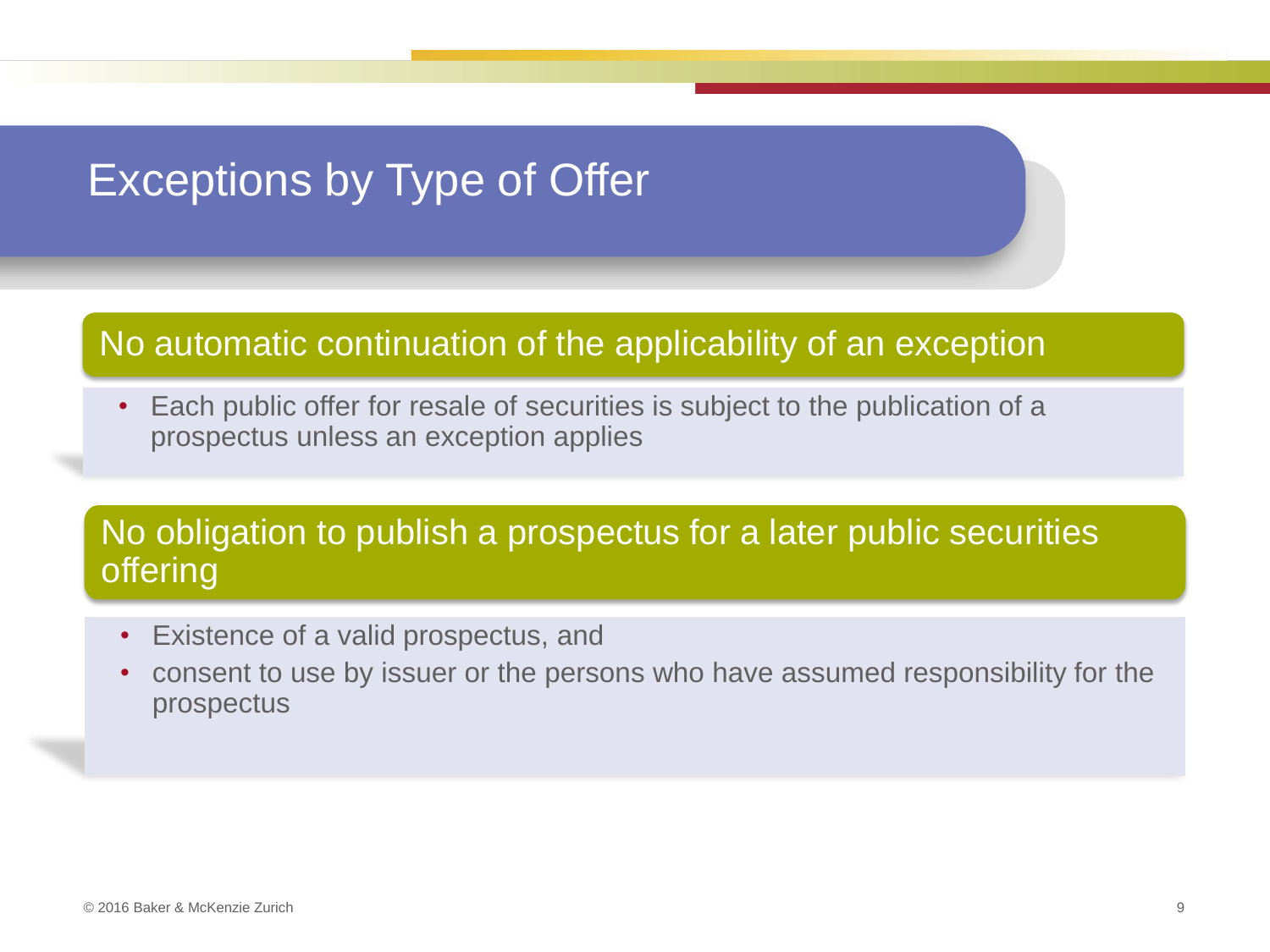### Exceptions by Type of Securities

| <b>Principle</b>                               | • No protection of investors necessary in cases when<br>investors are equally informed about the securities                                                                                                                                                                                                                                                                                         |
|------------------------------------------------|-----------------------------------------------------------------------------------------------------------------------------------------------------------------------------------------------------------------------------------------------------------------------------------------------------------------------------------------------------------------------------------------------------|
| Reliance on<br>existing / former<br>prospectus | • Equity securities issued outside the scope of a capital<br>increase in exchange for previously issued equity<br>securities of the same class<br>• Equity securities issues upon the conversion or<br>exchange of financial instruments, e.g. convertible<br>bonds upon conversion<br>• Equity securities issued or supplied following the<br>execution of a right linked to financial instruments |
|                                                |                                                                                                                                                                                                                                                                                                                                                                                                     |
| Adequate other<br>information                  | • Securities offered in connection with a <b>take-over</b><br>• Securities offered / allocated in connection with mergers,<br>divisions, conversions, transfer of assets<br>• Equity securities distributed as dividend<br>• Employee schemes                                                                                                                                                       |
|                                                |                                                                                                                                                                                                                                                                                                                                                                                                     |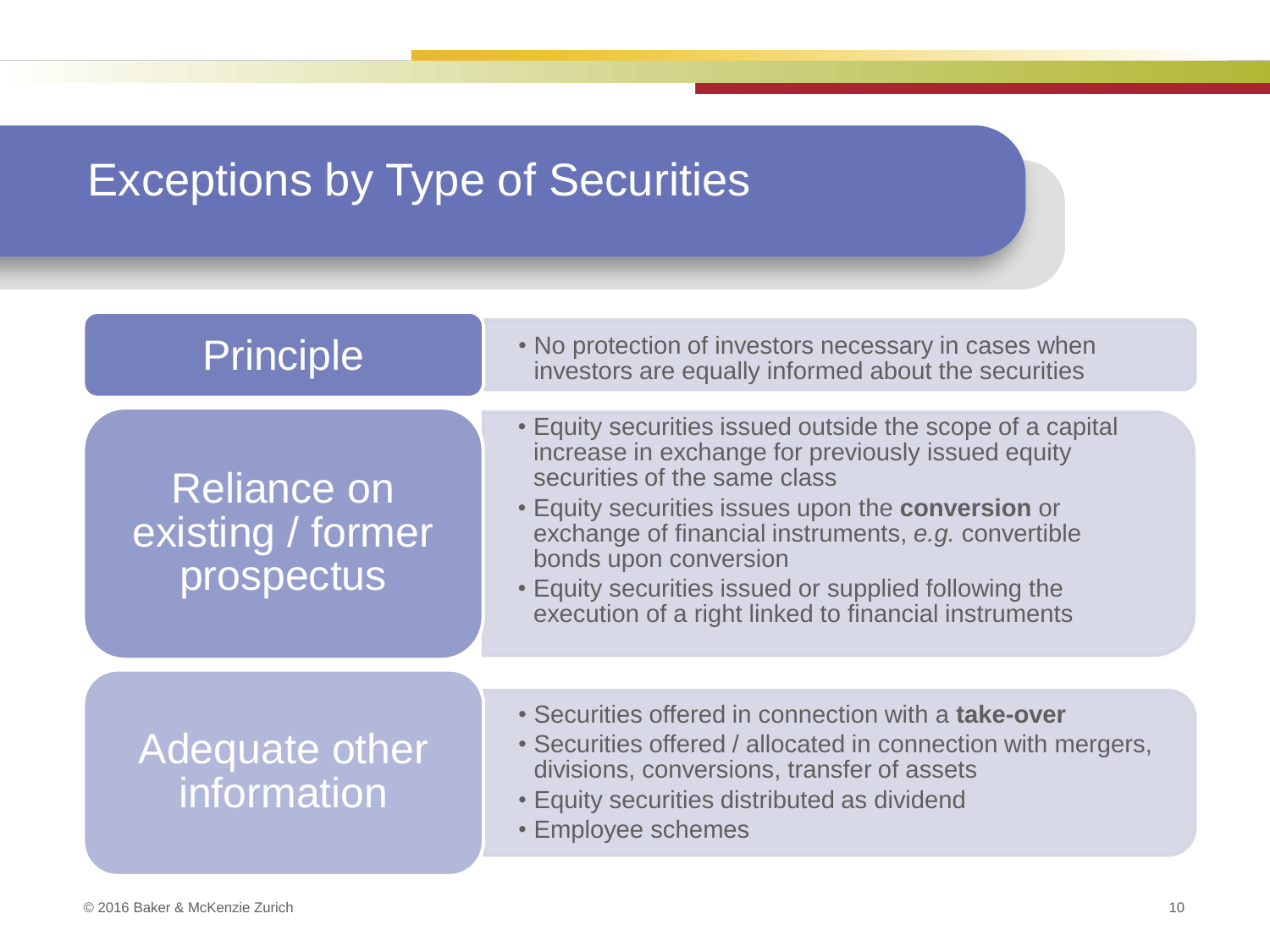#### Exceptions by Type of Securities

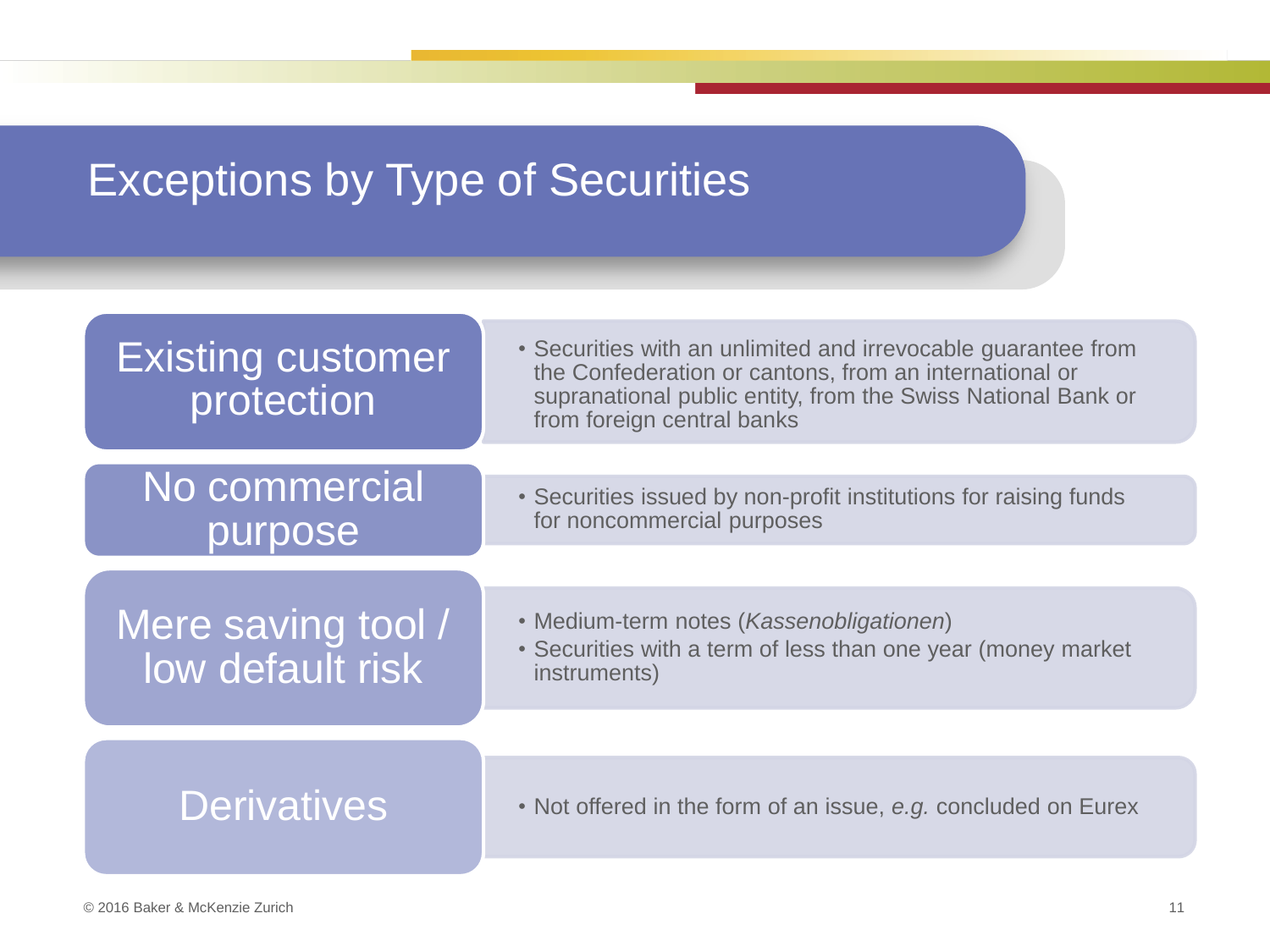### Exceptions Admission to Trading

#### Based on EU Prospectus Directive

- Equity securities that **over a period of 12 months account for less than 10%**  of the number of equity securities of the same category already admitted to trading on the same trading venue
- Equity securities issued **upon the conversion or exchange of financial instruments** or following the execution of rights linked to financial instruments, provided they are equity securities of the same category as those already admitted to trading
- **Securities admitted to trading on a foreign trading venue** whose regulation, supervision and transparency are acknowledged as being appropriate by the domestic trading venue or whose transparency for investors is ensured in another manner
- Securities for which admission is sought for a **trading segment open exclusively to professional clients** trading for their own account or for the account solely of professional clients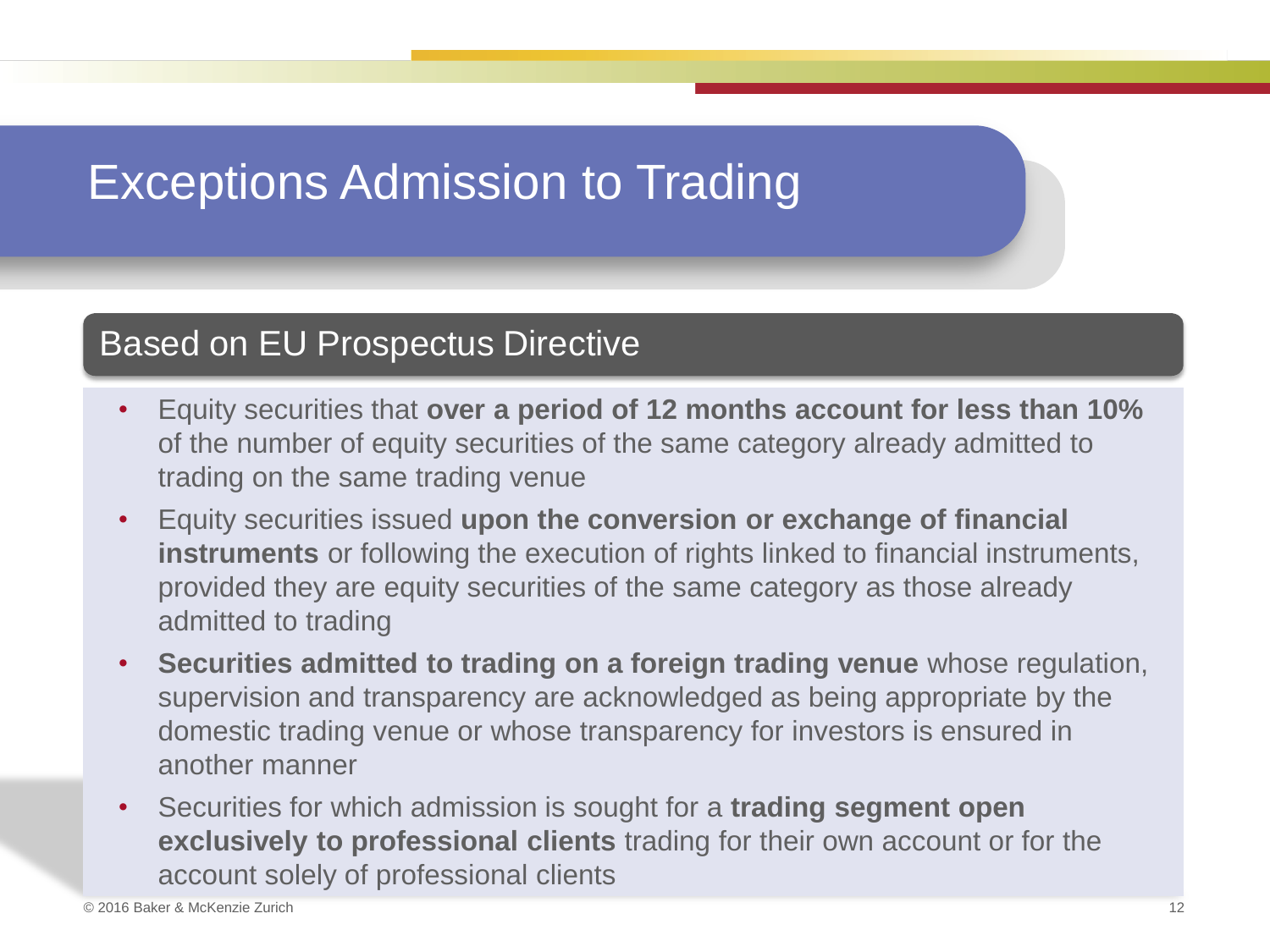### Matthias Courvoisier

# Content, Form and Publication of the Prospectus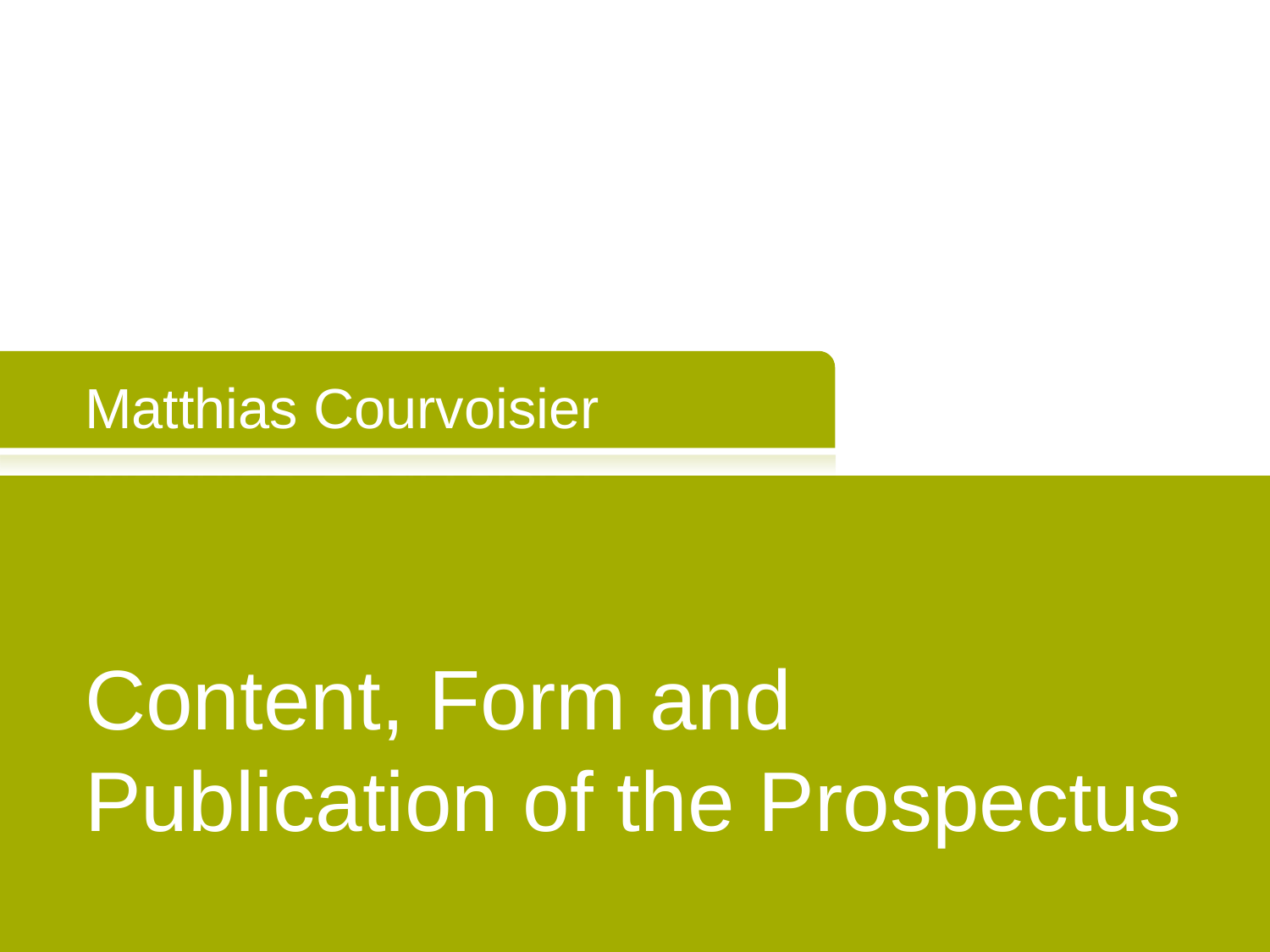

- Details to be set out in an ordinance (art. 48 FinSA) and not in stock exchange rules anymore
- May I rely on the content lists in the ordinance?
- Does the liability risk change since the law provides the content?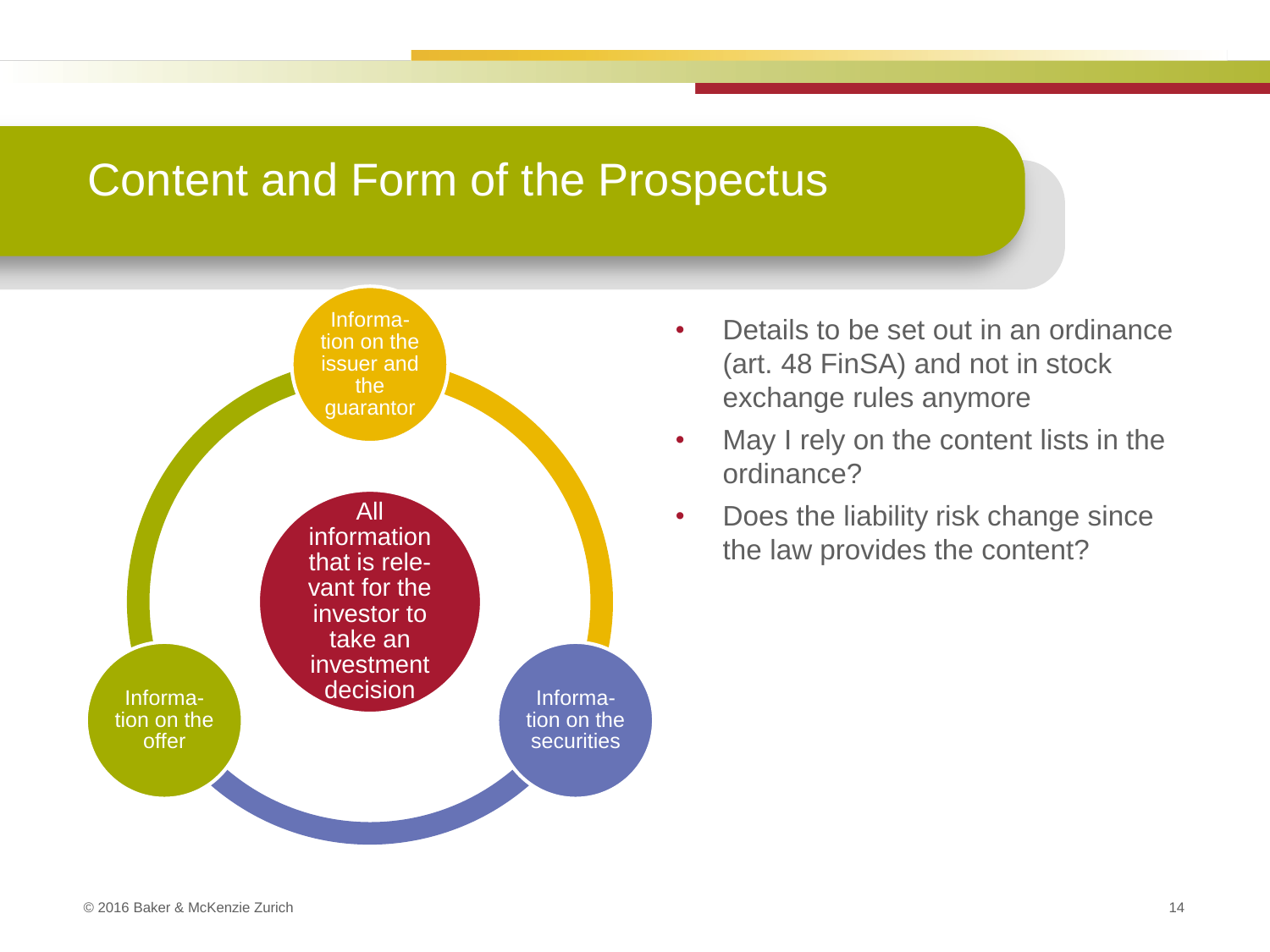

Final offer terms at the end of the offer period

Indicative offer terms at the time of the public offer

Description of the securities may be separated from the base prospectus

(Base) prospectus with information on issuer and guarantor but not the offer terms – may or may not include description of securities – without such description: 'registration form'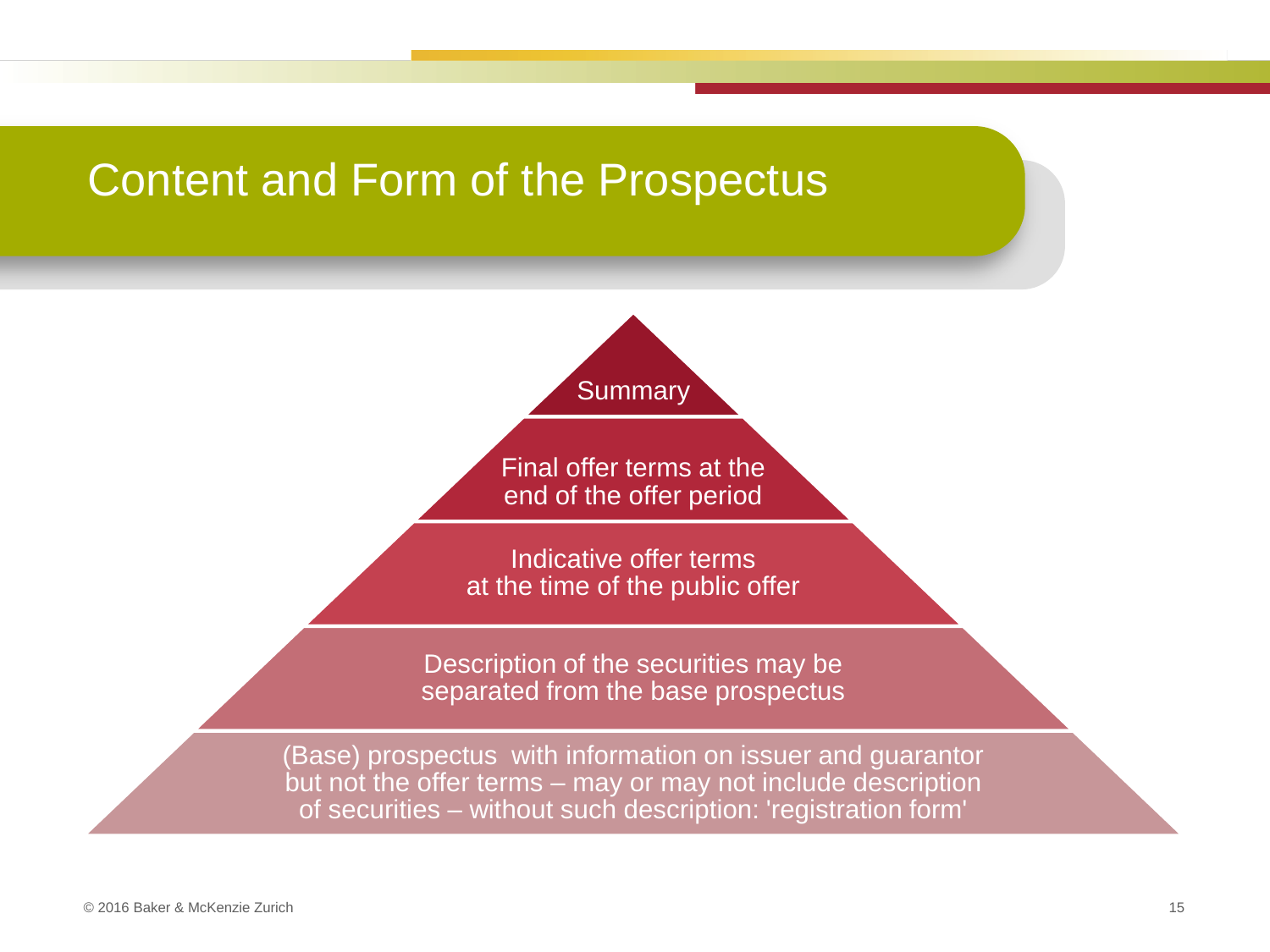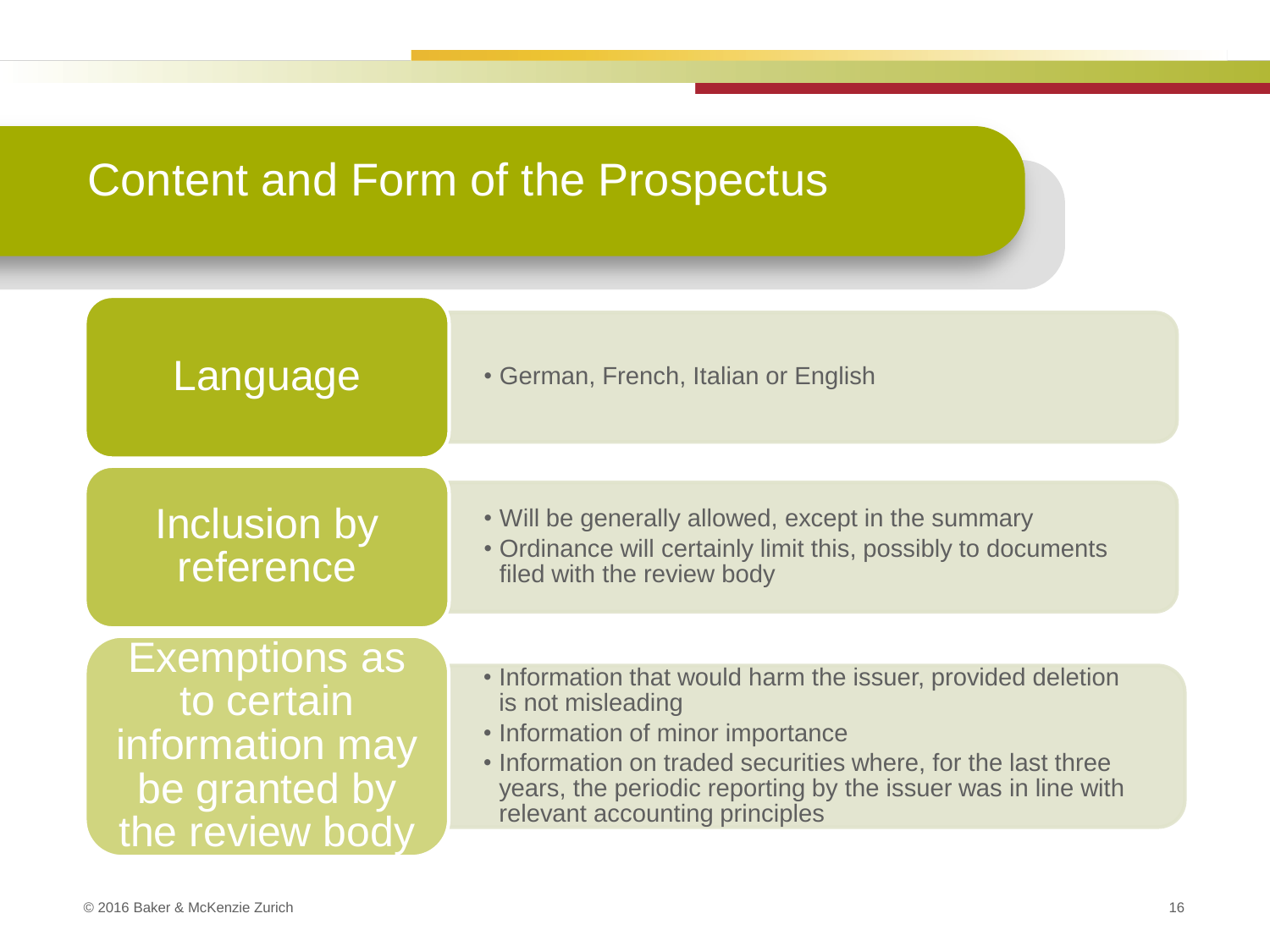#### Exemptions are possible in the following cases – to be further defined in the ordinance:

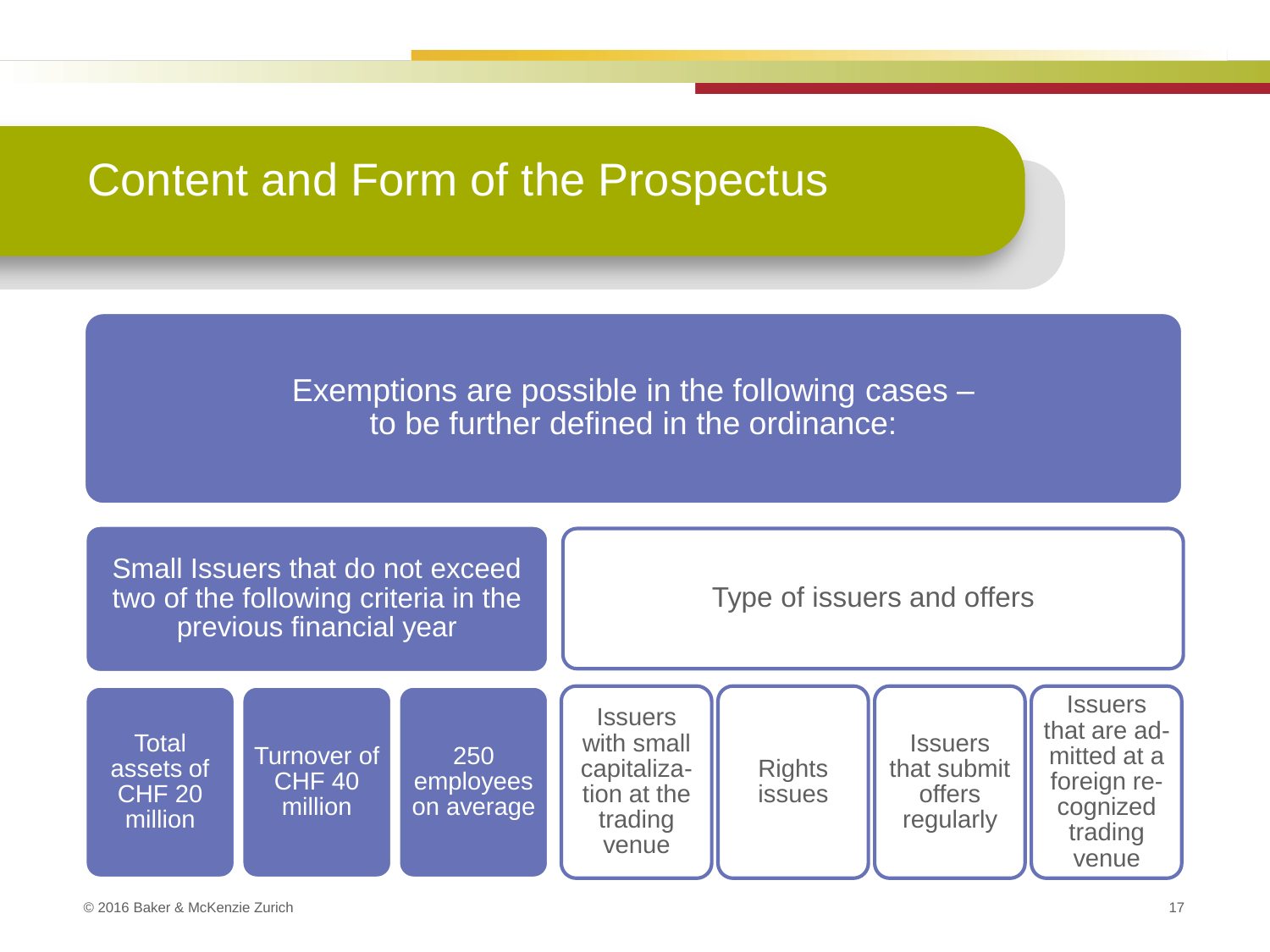- Educated guesses on content:
	- $-$  EU or SIX?
	- Business situation and prospects:
		- necessity of an MD&A in more complex cases?
		- necessity of market description and projections?
	- Summary:
		- summary of the risks, just as usual?
		- length of the summary 7%, max. 15 pages?
	- Will bond prospectuses become more equity prospectus style?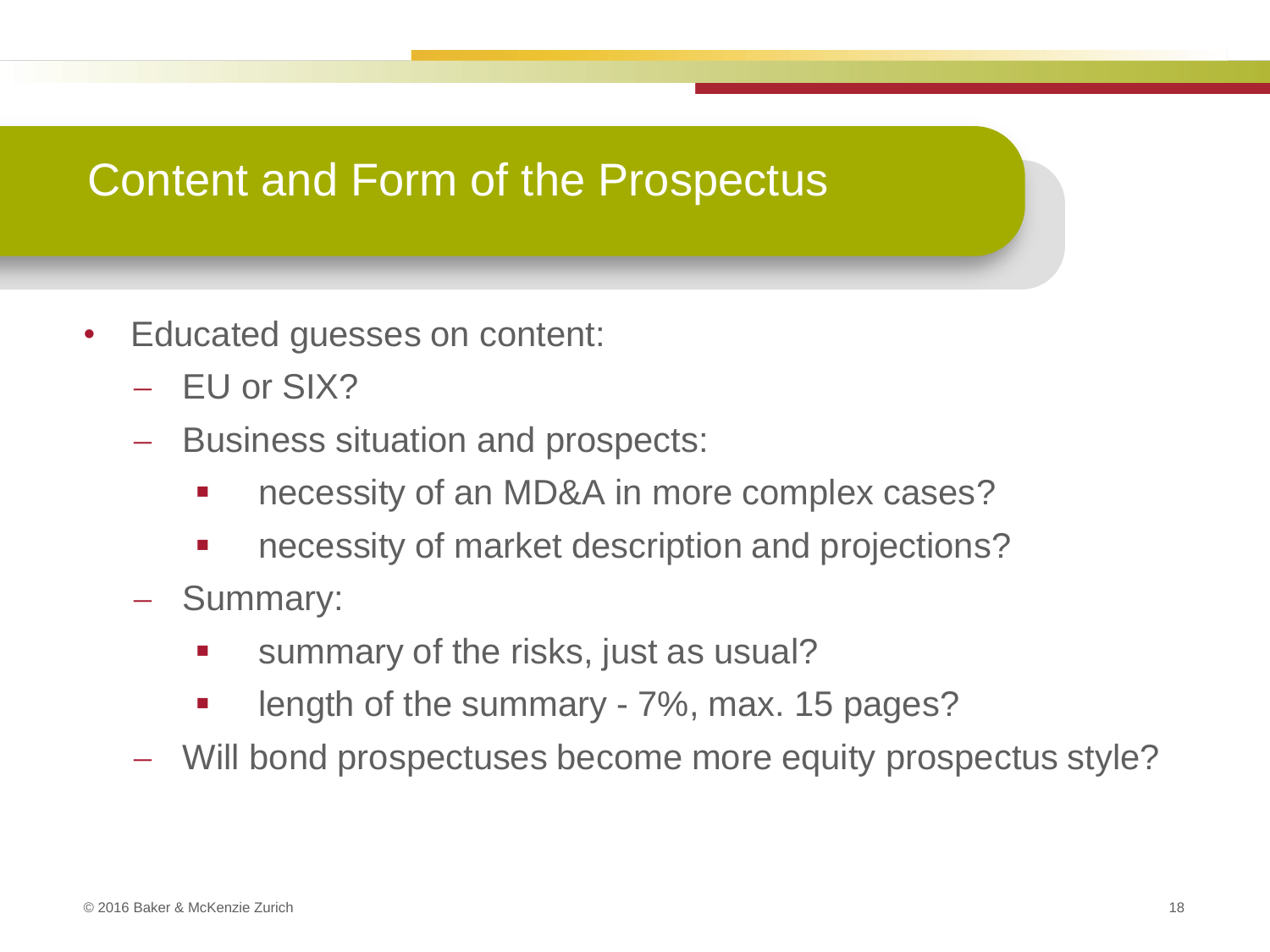- Article 41 FinSA as special rule in case there is no prospectus required:
	- Equal treatment of investors with respect to information
	- Necessity to give those investors effective access
- Likely only applicable in case of a public offer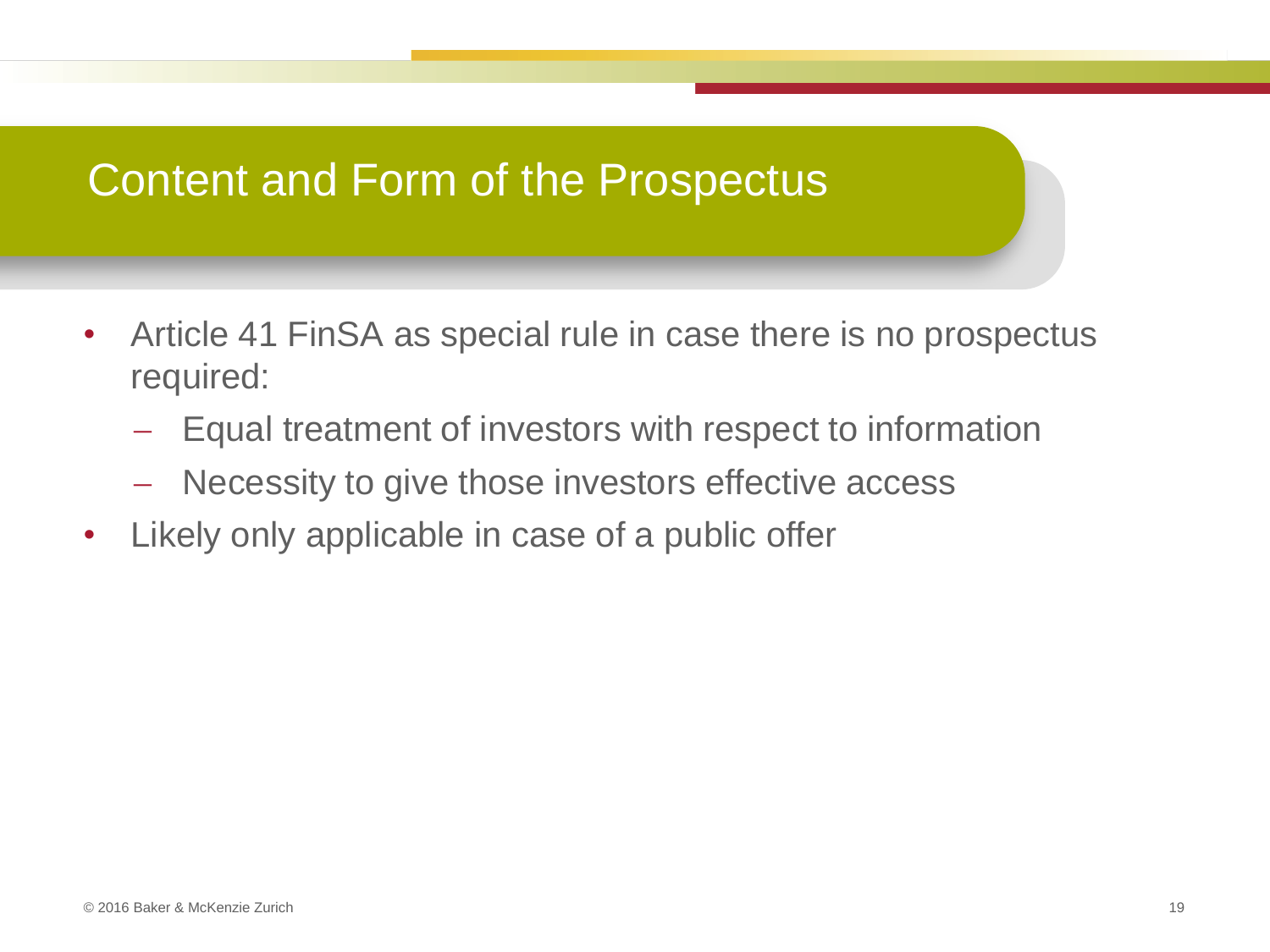#### **Publication** • Filing with review body • Publication of prospectus in different media possible • Published form needs to fully comply with filed form Form of publication • At the beginning of the offer • Issues of new equity securities require minimum term of availability of prospectus of six days Time of publication • Documents that all together form a prospectus need to refer to each other Rules for reference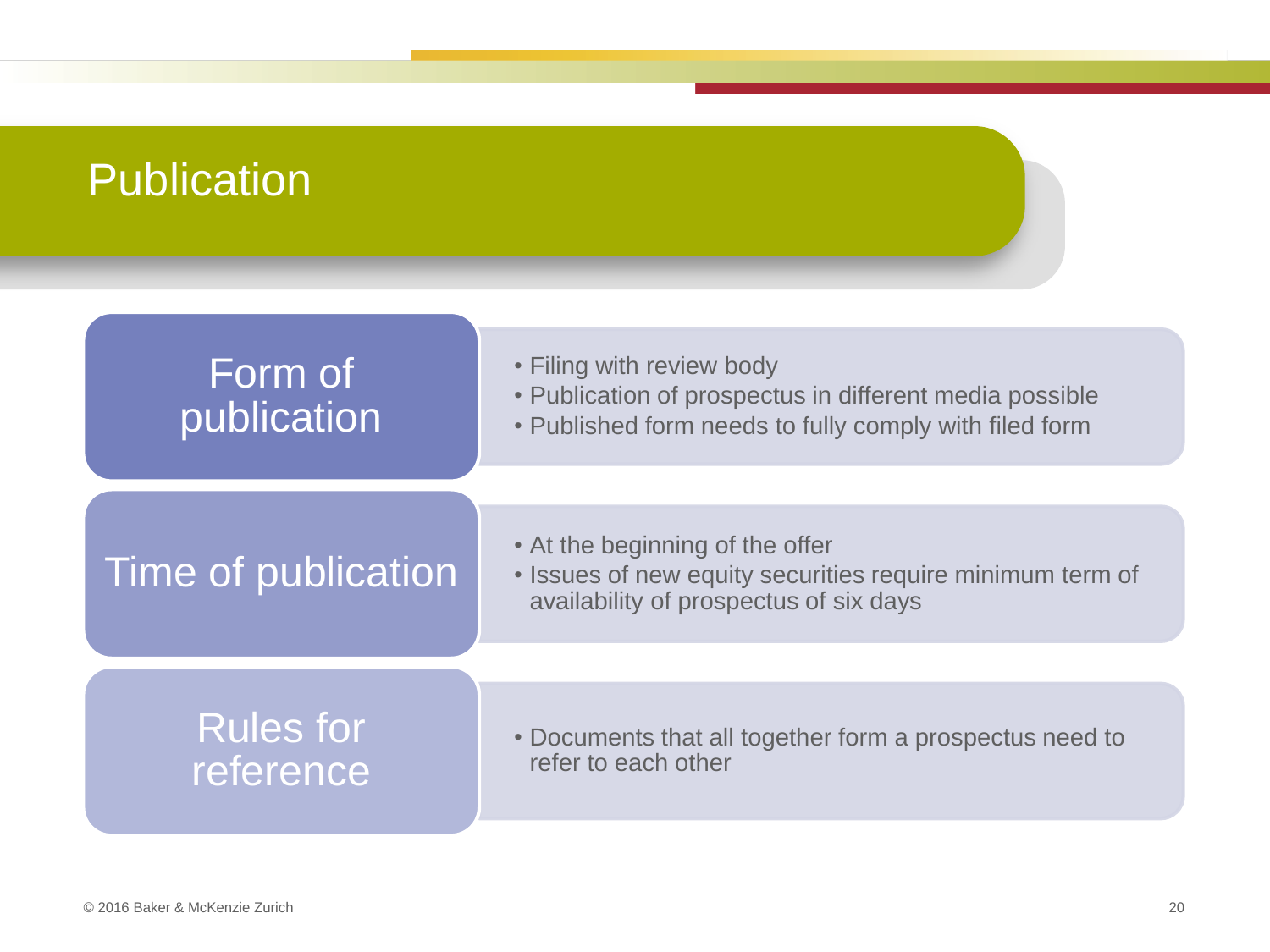### **Supplements**

| <b>Requirement</b> | • Event occurs or is detected that may significantly<br>influence the valuation of the securities                                                                                                                                                     |
|--------------------|-------------------------------------------------------------------------------------------------------------------------------------------------------------------------------------------------------------------------------------------------------|
| Procedure          | • Prompt notification of review body of the amendment<br>• Decision by review body within not more than seven<br>calendar days unless topic is exempt from approval<br>process<br>• Prompt publication after approval and amendment of<br>the summary |
| <b>Effect</b>      | • Revocation of tenders by investors possible<br>• Extension of offer period to two days after publication of<br>amendment                                                                                                                            |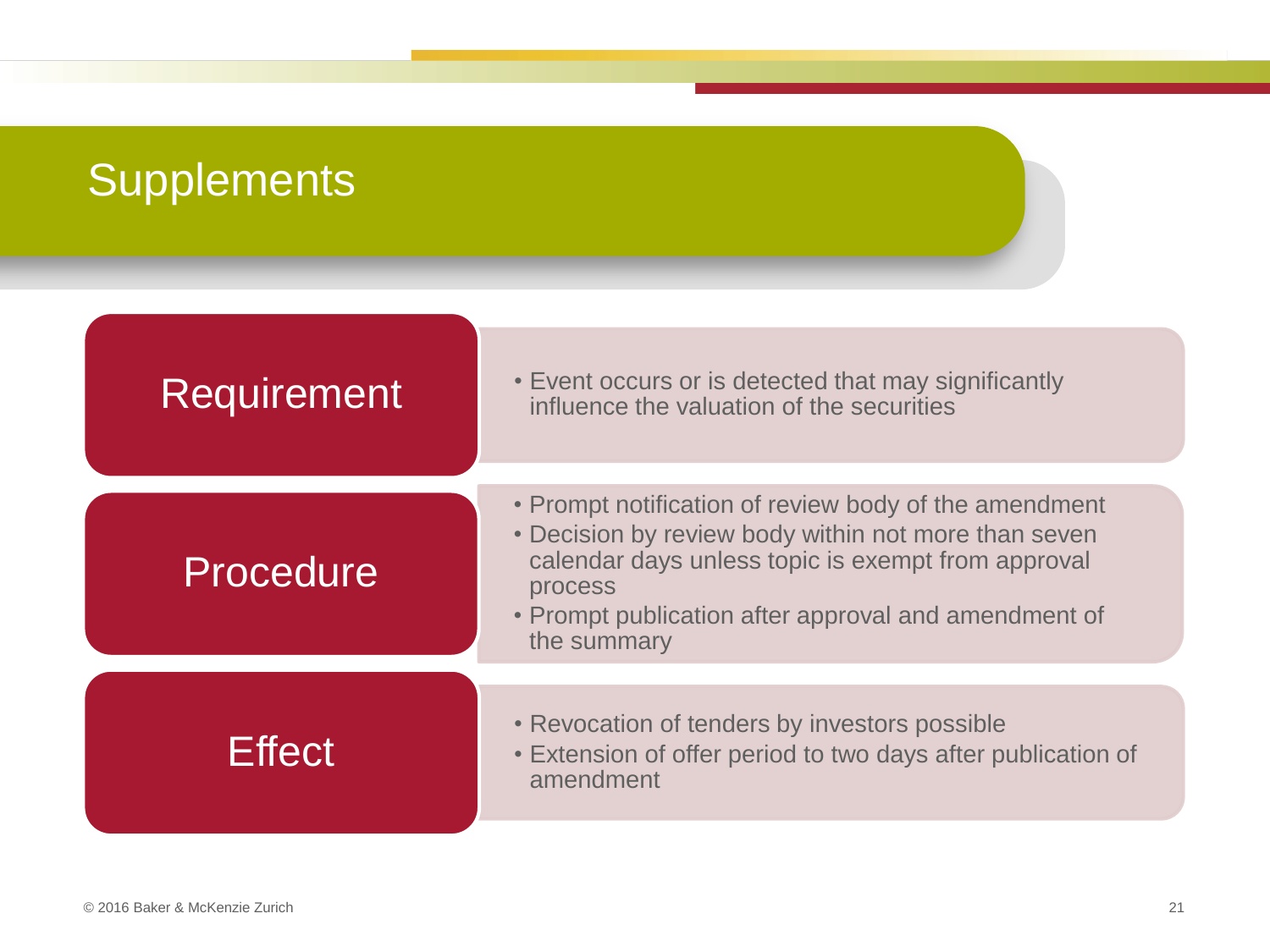### Philip Spoerlé

# Review of the Prospectus and Transitional Rules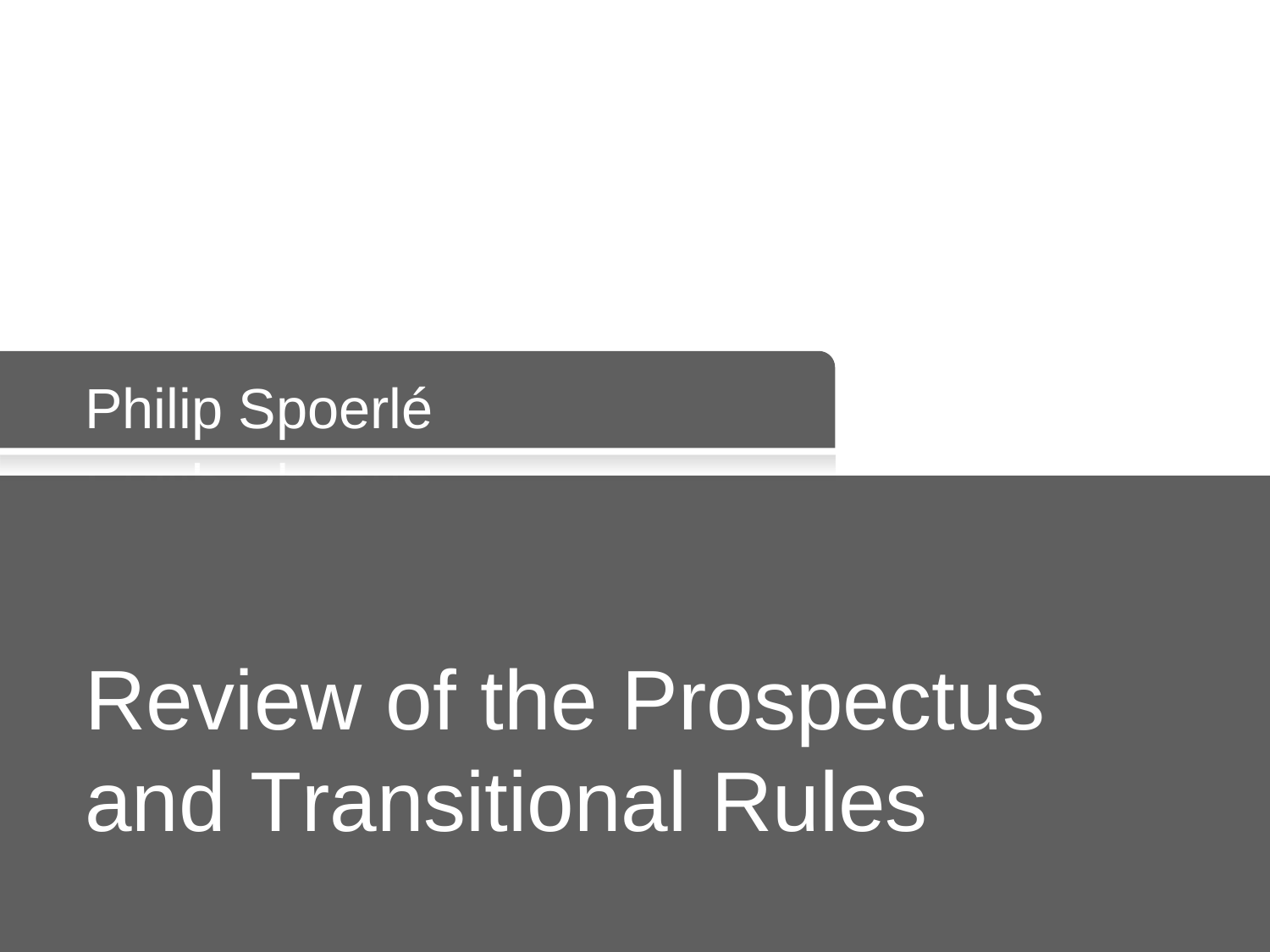#### Subject of Review



**No review of correctness of the content of the prospectus!**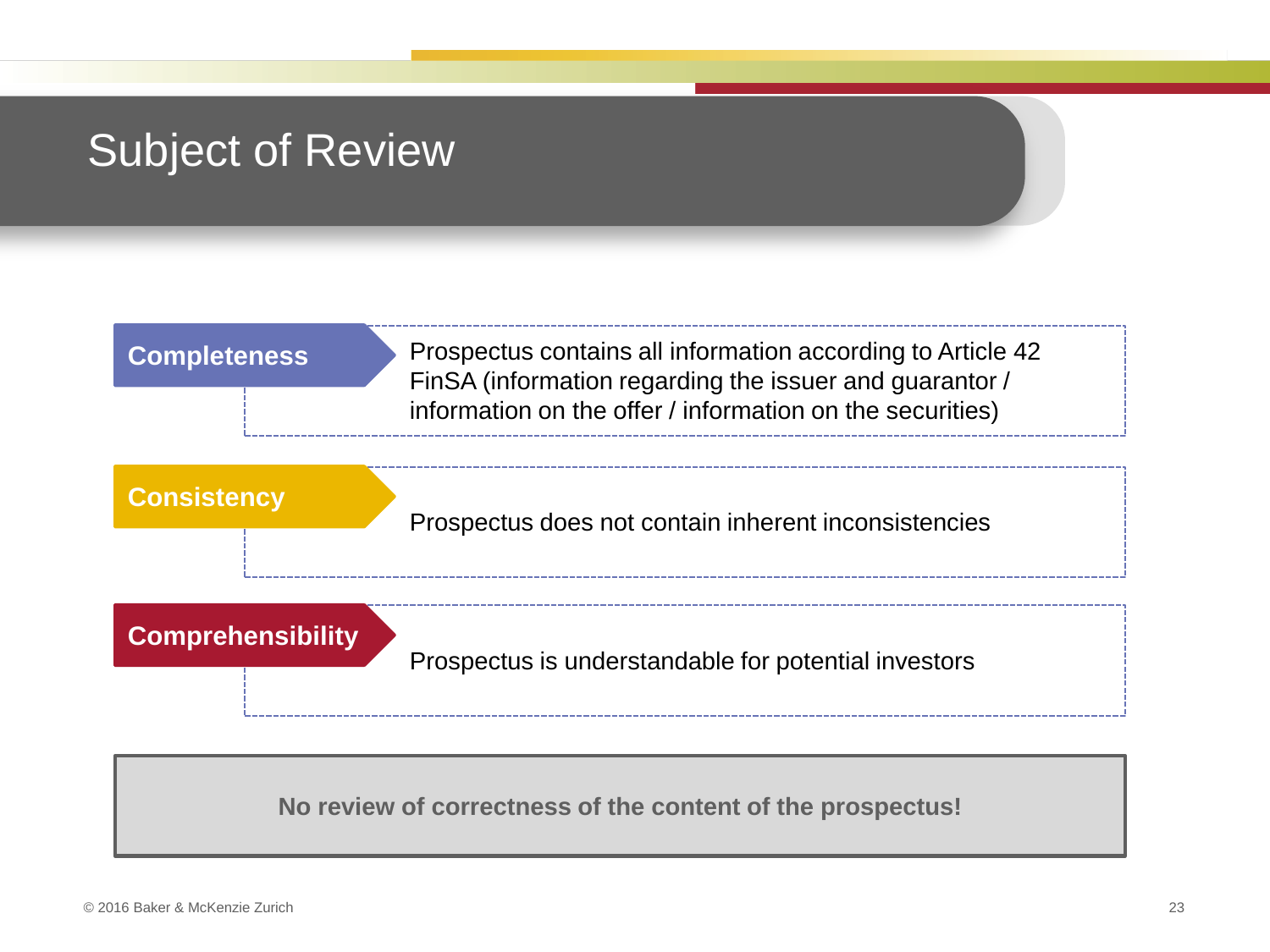#### Timing – General Process





#### **Conclusion**

- $\triangleright$  Time-to-market will be longer than under current regime
- $\triangleright$  Risk of non-approval depends upon interpretation of the new regime by review body
- $\triangleright$  Process is inspired by EUPD regime (*cf.* Article 13 EUPD)
- $\triangleright$  Liability of review body?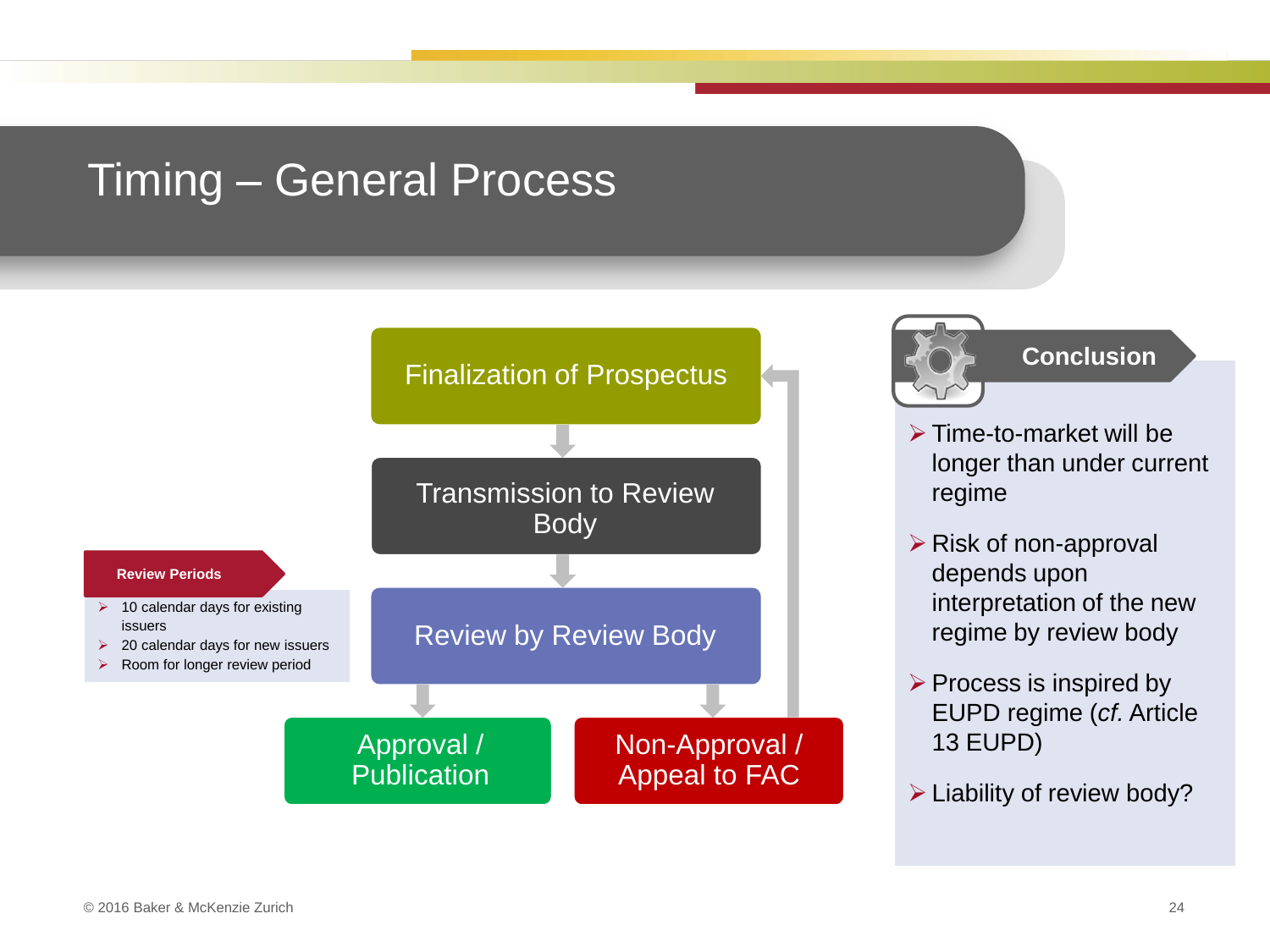### Timing – Exceptions

#### Post-publication Review

- For certain financial instruments to be defined in ordinance, review process can take place after publication of the prospectus
- Precondition: Bank or investment firm confirms that prospectus to be published contains most important information regarding the issuer
- Fact that no pre-publication review took place has to be disclosed in prospectus
- $\triangleright$  Exception is expected to apply to bonds

#### General Exception from Review Process

- No review of prospectuses of collective investment schemes
- Approval of foreign collective investment schemes according to articles 15(1)(e) and 120 CISA remains reserved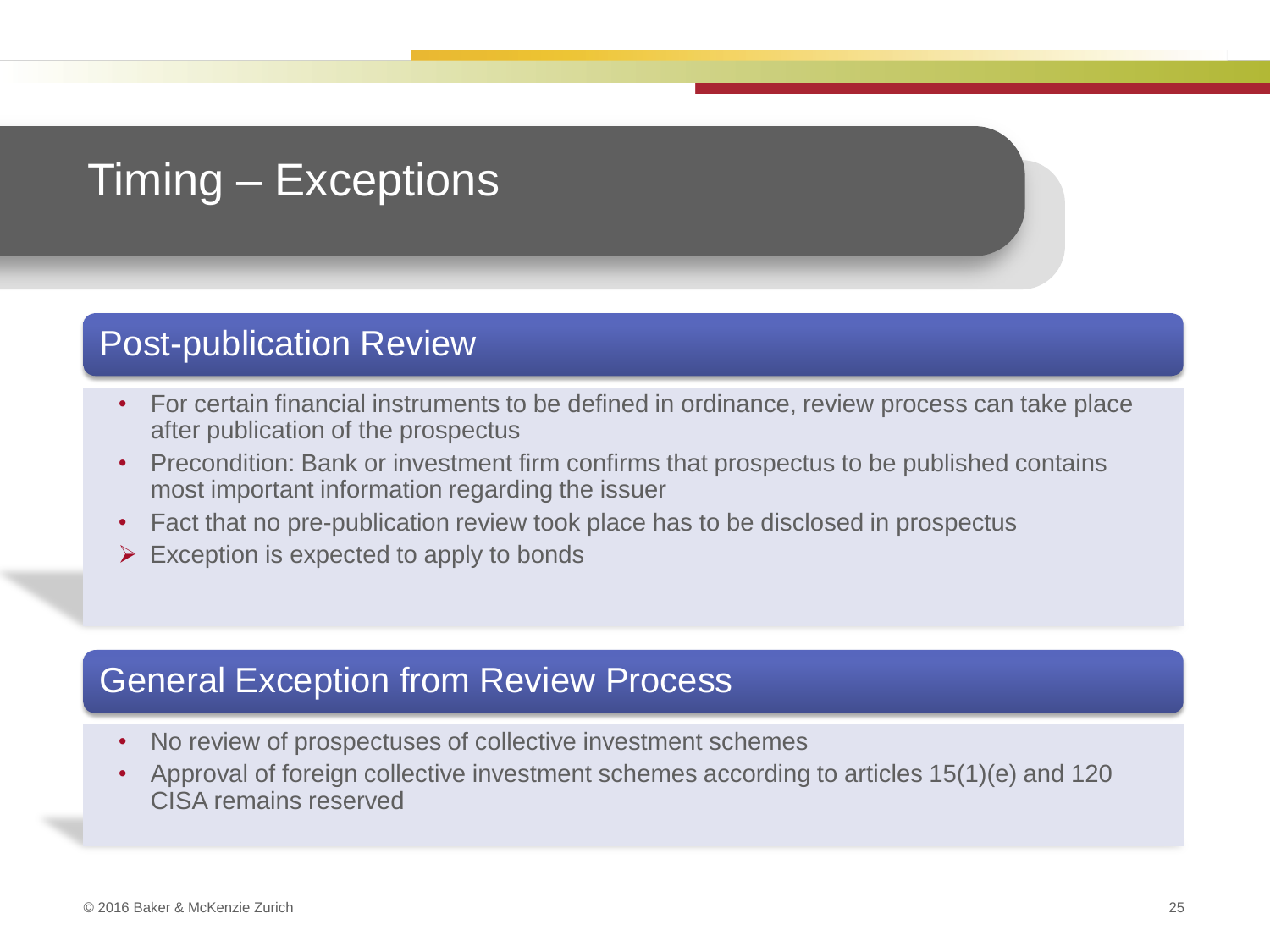### Review Body

#### In General

- Review body needs to be approved by FINMA; one or more review bodies possible (FINMA is likely to appoint only one entity)
- FIDLEG favors appointment of a private entity as review body (as opposed to situation in EU where this task if performed by governmental agencies)

#### **Requirements**

- Organisation: Review body has to be organized in a way to ensure the independent fulfilment of its tasks
- Quality Assurance: Review body and its employees have to guarantee the proper conduct of business operations and have the relevant professional qualifications
- **Presumably SIX Exchange Regulations will apply for the review body function**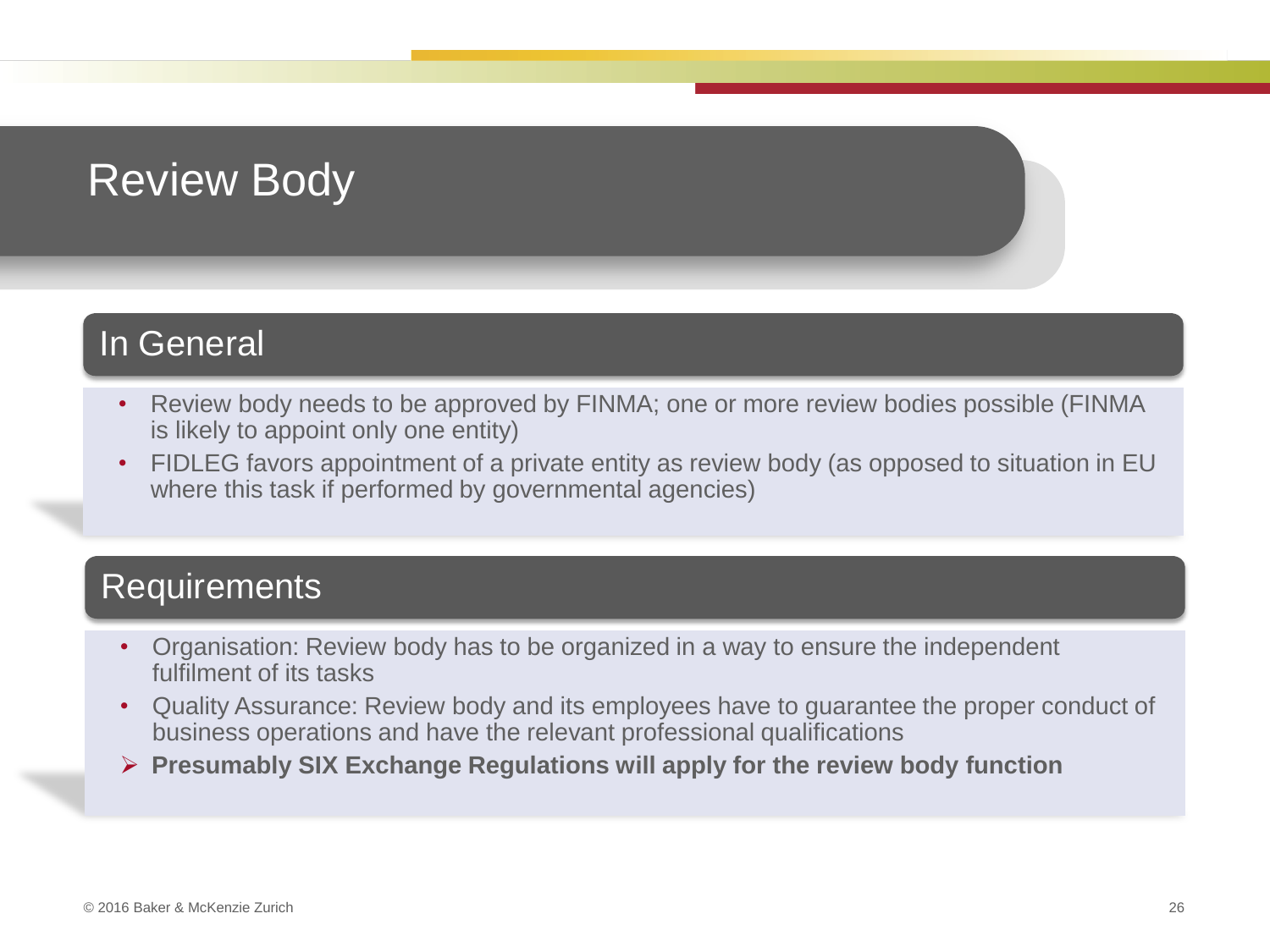#### Validity of Prospectus and Supplements

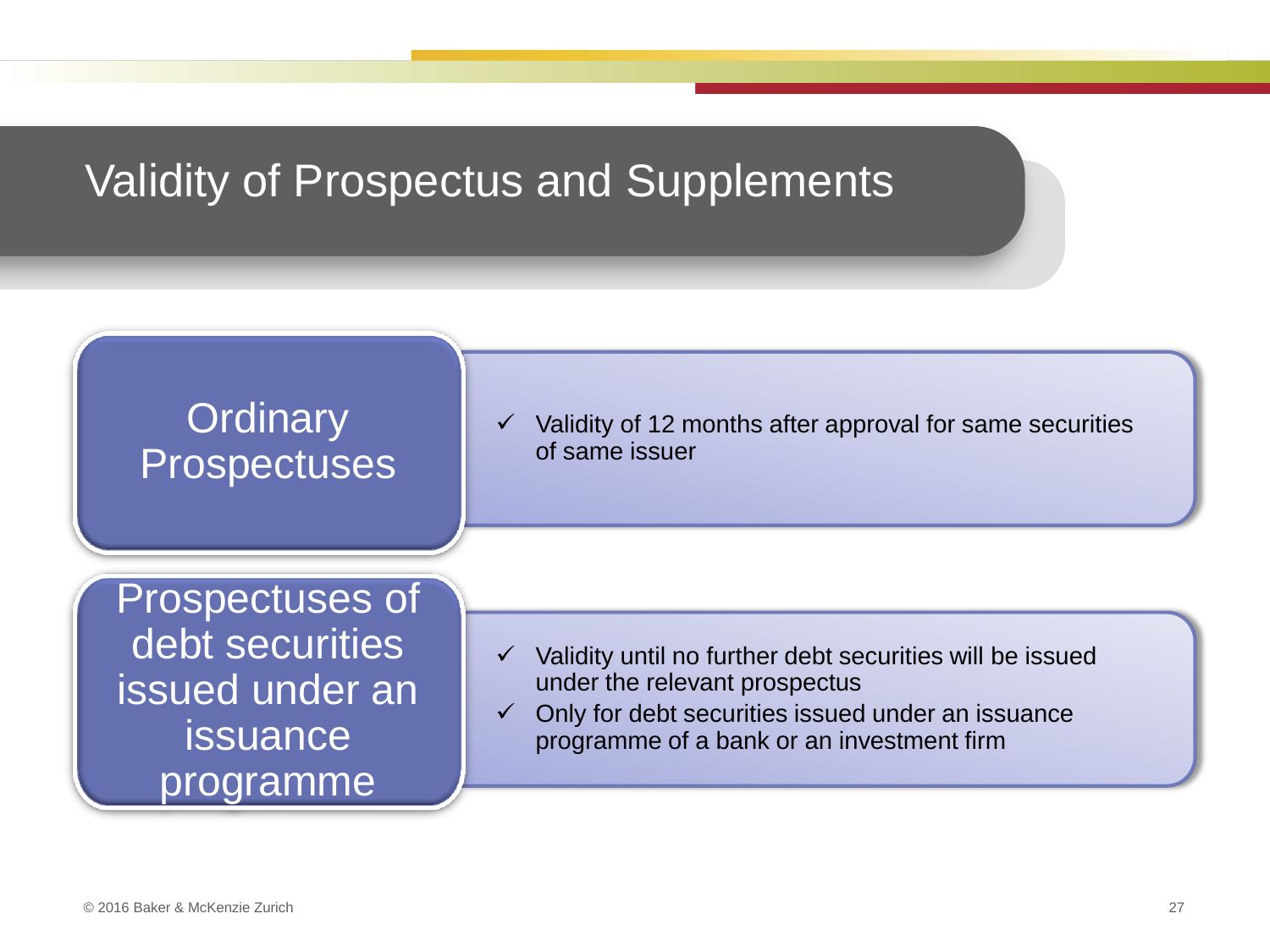#### Validity of Prospectus and Supplements



Approval / **Publication** 

**7 calendar days Review by Review Body** 

Non-Approval / Appeal to FAC

- $\triangleright$  If supplement is published during public offer period, offer period will be prolonged for 2 calendar days
- $\triangleright$  Investors may withdraw subscriptions already made until the end of the offer period (see also article 16(2) EUPD)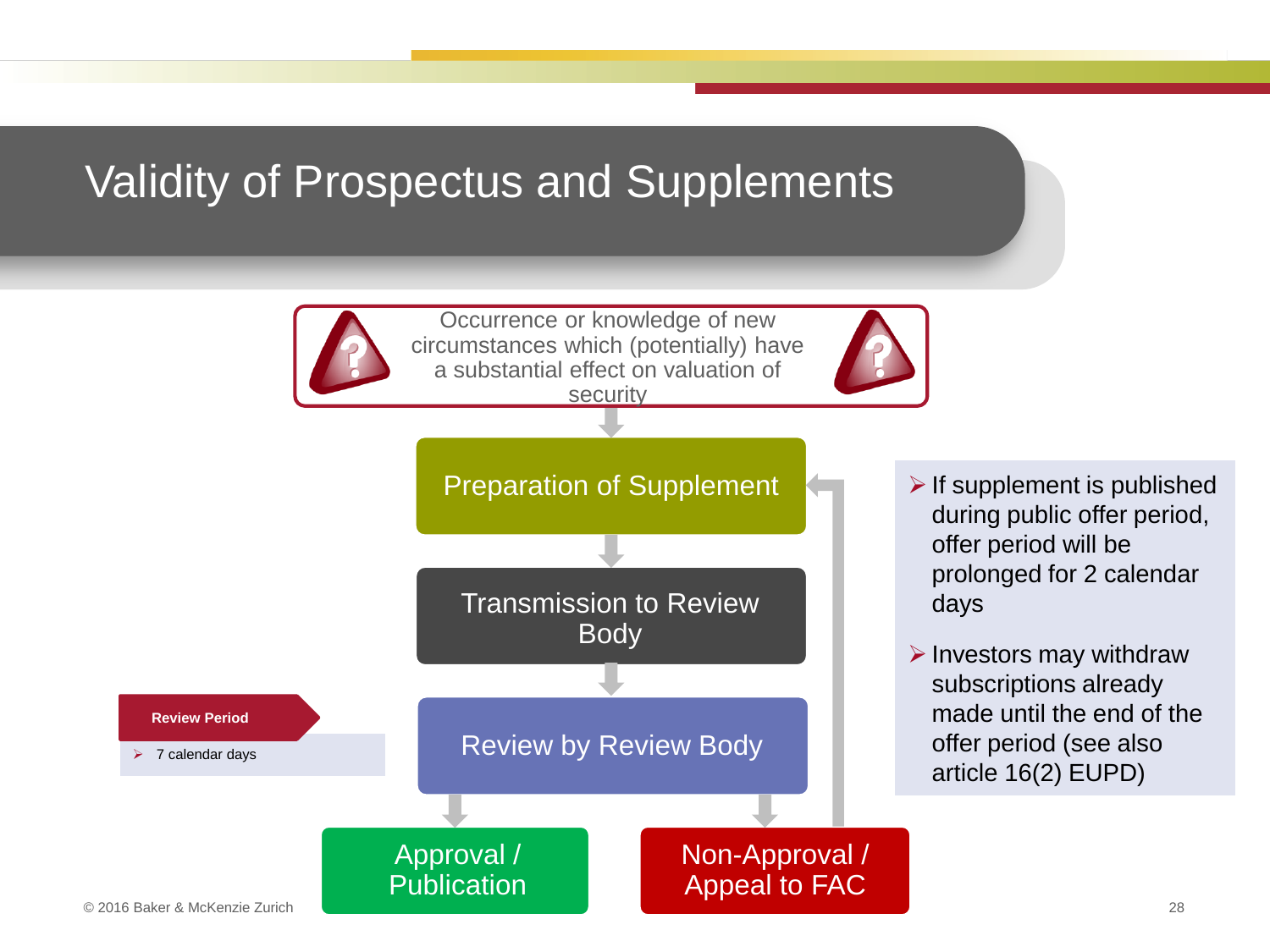### Validity of Prospectus and Supplements

#### Content of Supplements

- Change of content of prospectus which is potentially affected by new circumstances
- Change of relevant summary items

#### **Exceptions**

- Review body to publish a (not exhaustive) list of circumstances / developments which are not subject to review by the review body
- Supplements relating to excluded circumstances / developments have to be published and transmitted to review body at the same time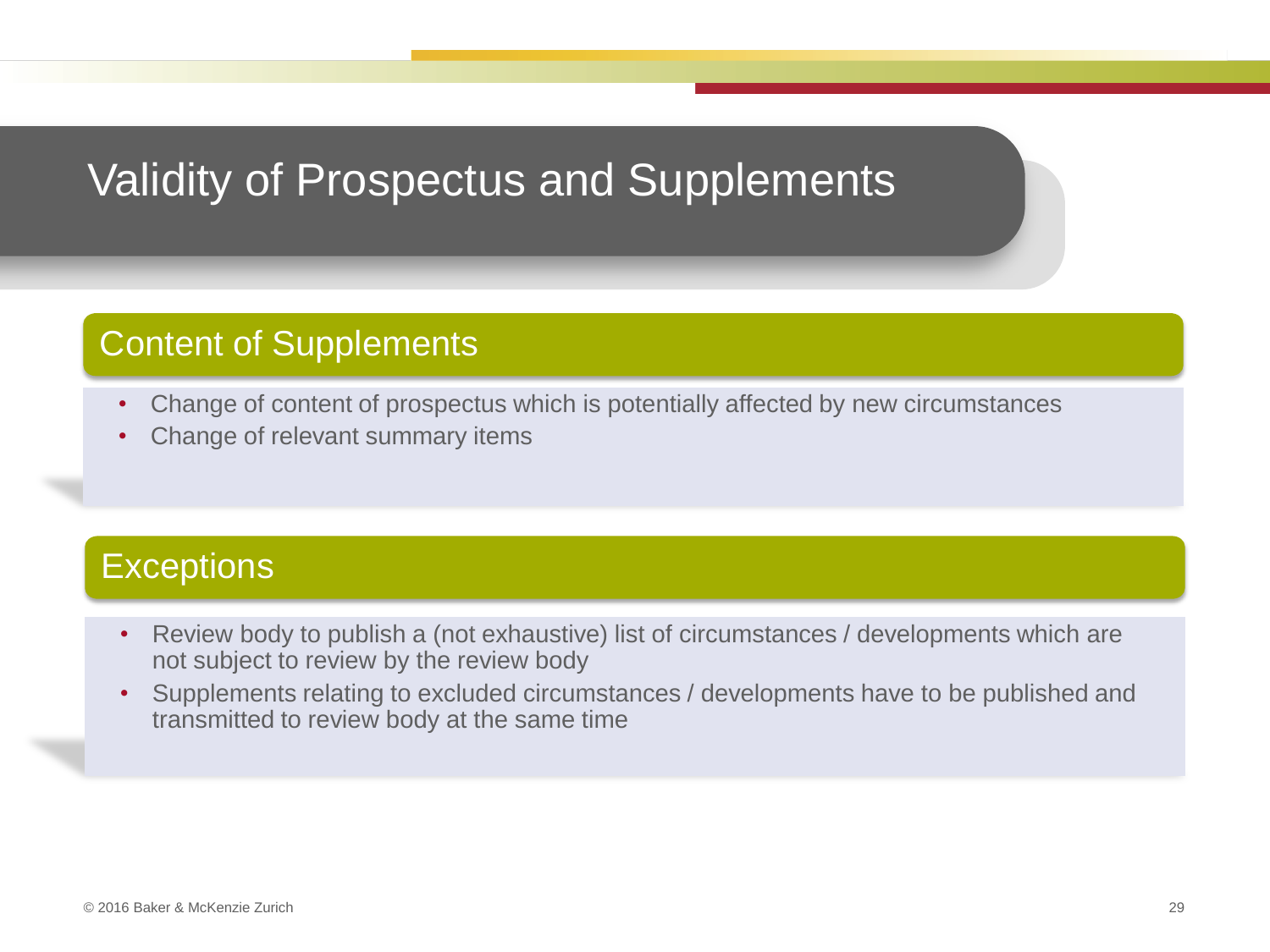### Approval of Foreign Prospectuses

#### On an ad hoc basis

- Review body may approve foreign prospectuses on an ad hoc basis if
	- prospectus has been established according to international standards (*e.g.* IOSCO International Disclosure Standards for Crossborder Offerings and Initial Listings by Foreign Issuers); and
	- information duties under foreign regime are equivalent to Swiss standards

#### On a general basis

- Review body may approve prospectuses which have been reviewed by review bodies of certain states on a general basis
- Establishment of a list of countries whose prospectuses will generally be accepted
- List likely to include EUPD and US law compliant prospectuses
- $\triangleright$  There is no legal basis that a prospectus reviewed and approved by the Swiss review body will be accepted/passported within the EU – it is in the discretion of each EU member state to accept "Swiss" prospectuses ("Wrapper" solution?)
- $\triangleright$  On the other hand, it is likely that EUPD compliant prospectuses will be generally accepted by Swiss review body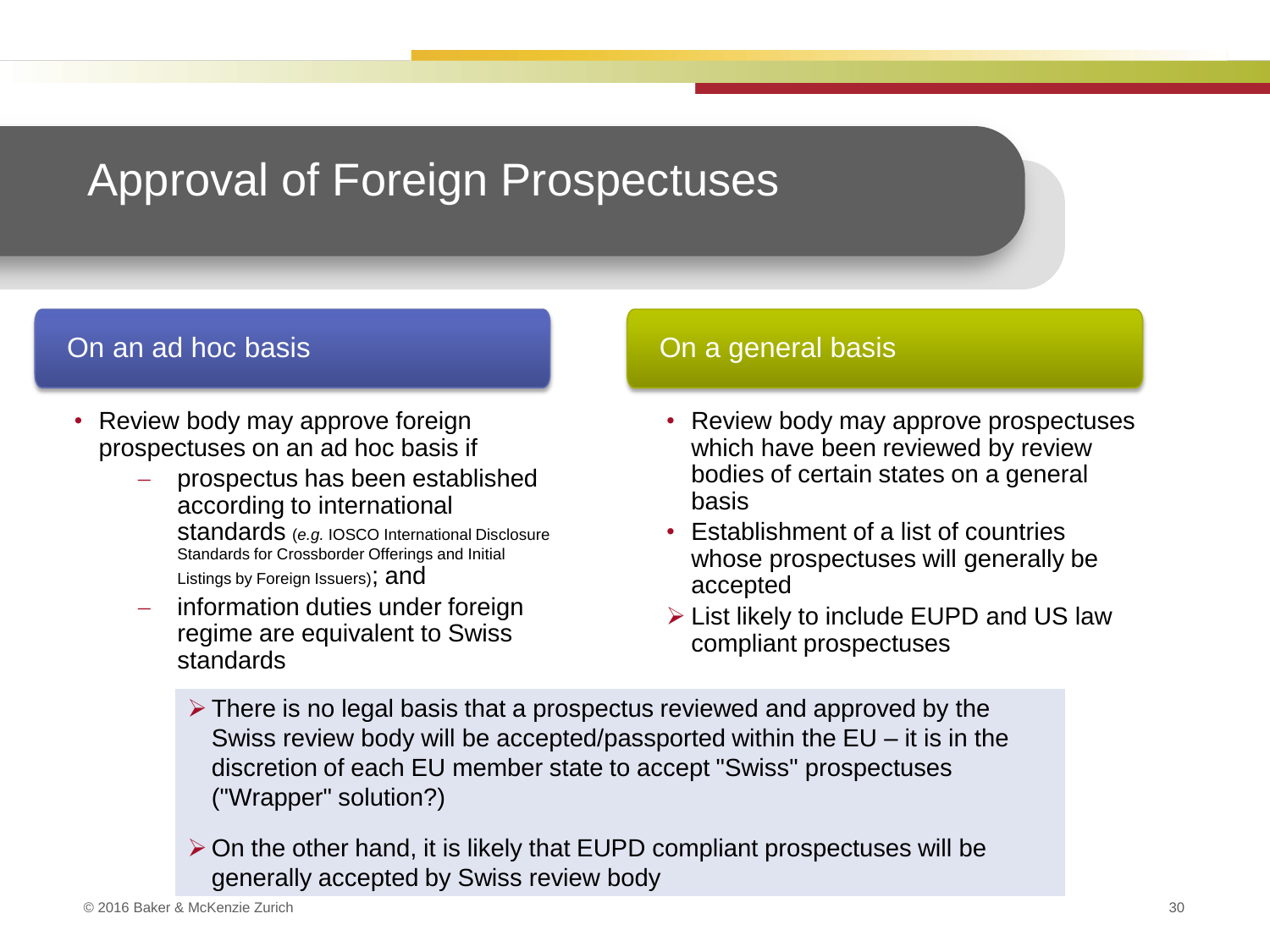### Transitional Rules

- After two years from their entering into force, the new prospectus and KID regimes apply
	- to securities which (i) have been publicly offered or (ii) for which a request for the admission to trading on a regulated market has been made before the new regimes entered into force
	- for securities which have been offered to private individuals before the new regimes entered into force
		- $\triangleright$  Potentially significant administrative burden for banks and other issuers issuing securities on a regular basis
		- Transitional rules will in particular be relevant for open-end products within the scope of the new regime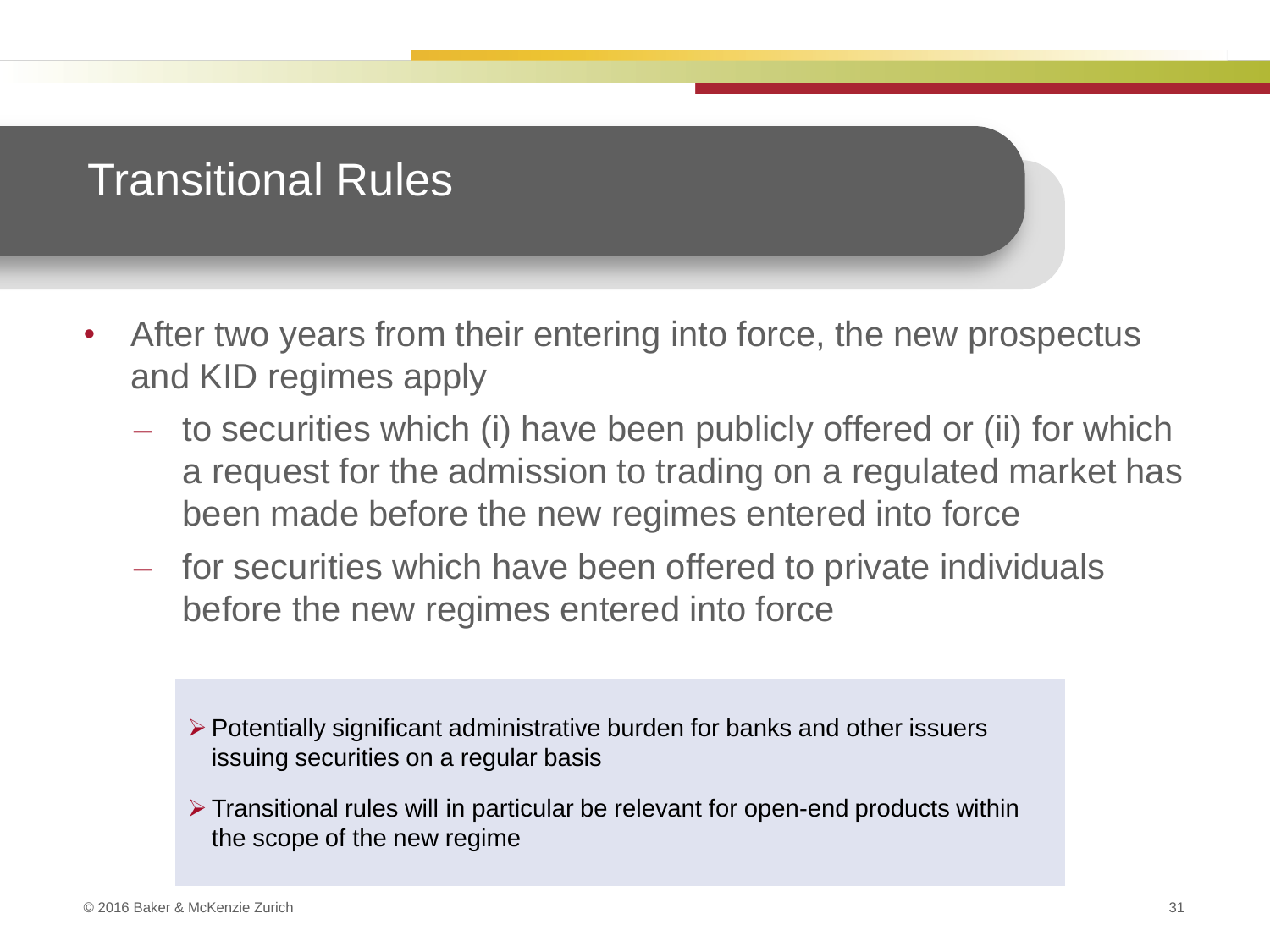

## KID, Liability and Criminal **Sanctions**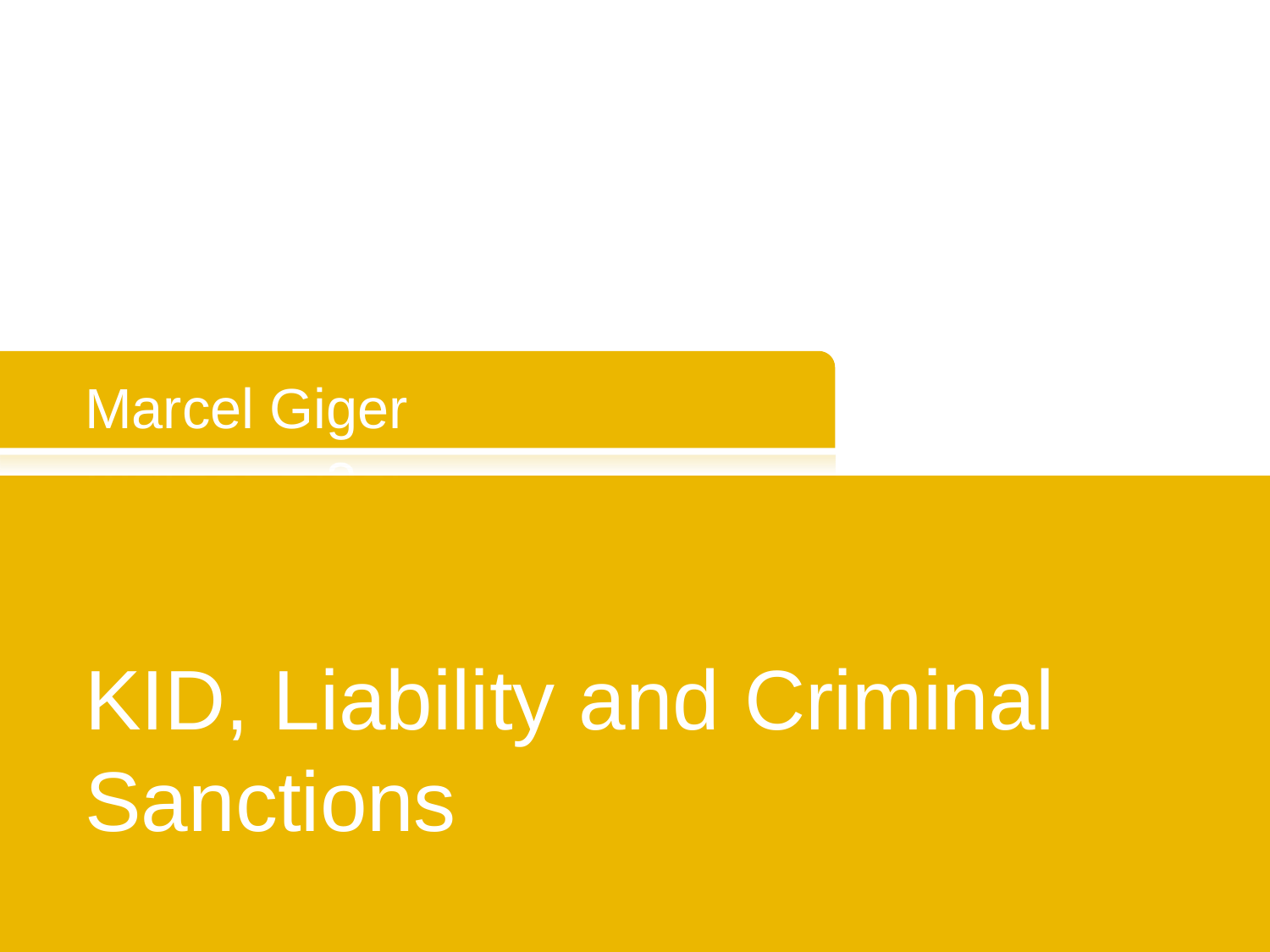### Key Information Document (KID) **Duty**

- KID (*Basisinformationsblatt*) required if financial instrument is offered to retail clients (*Privatkunden*)
- Duty with producer (*Ersteller*) of financial instrument, but financial service provider must make available KID to retail clients
- Term "producer" unclear *("Ersteller sind Personen die ein Finanzinstrument erstellen….."*)
- Producer can delegate to qualified third parties, but remains responsible
- If offer to retail clients on indicative basis: Draft KID with indicative information needed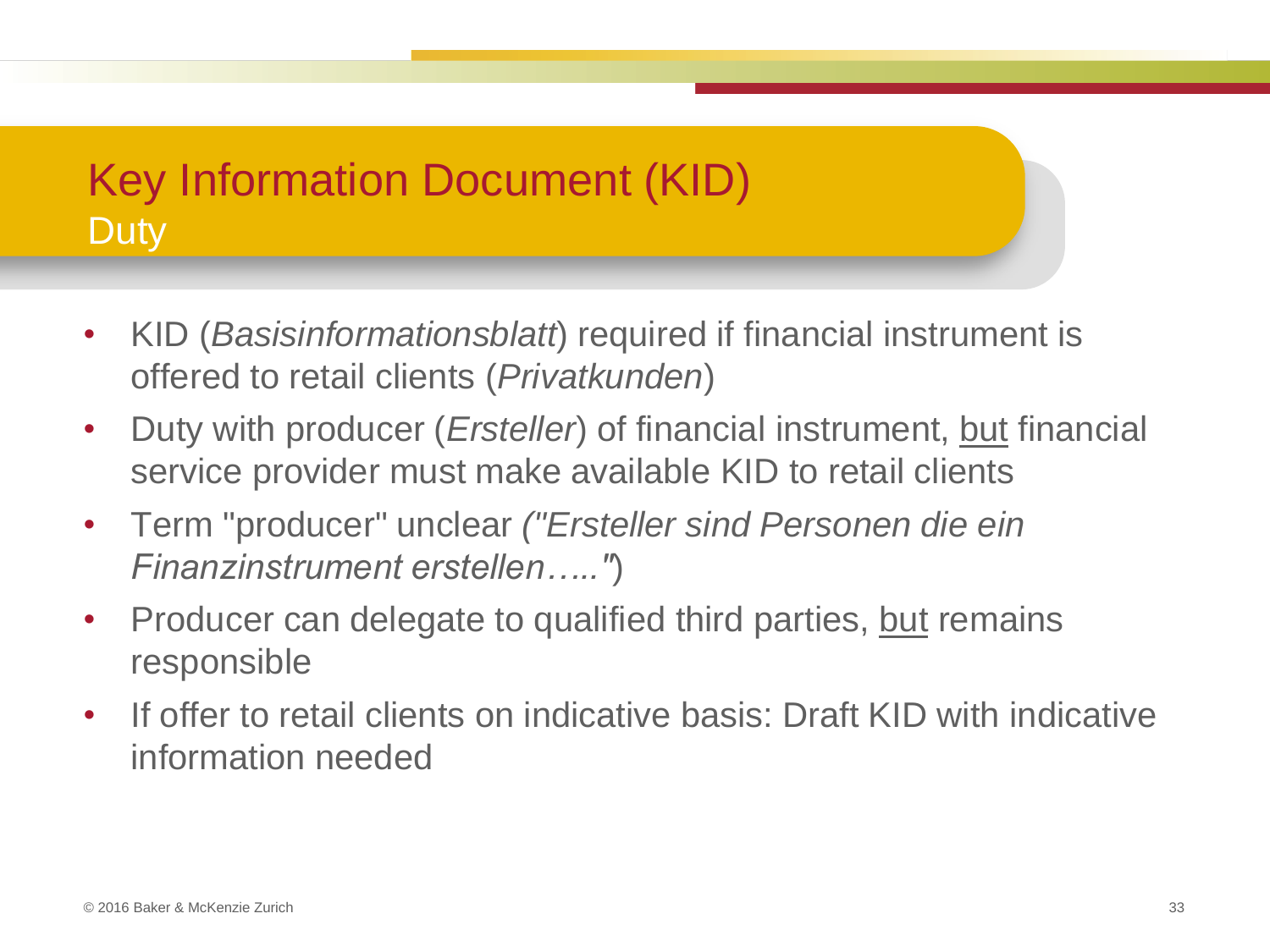### Key Information Document (KID) **Exceptions**

- No need for KID if offering of securities in the form of shares (including similar participation rights)
- No exception for bonds or convertible bonds
- Leads to change in capital markets documentation for bonds
- Equivalent documents under foreign law can be used
- In any case: no approval required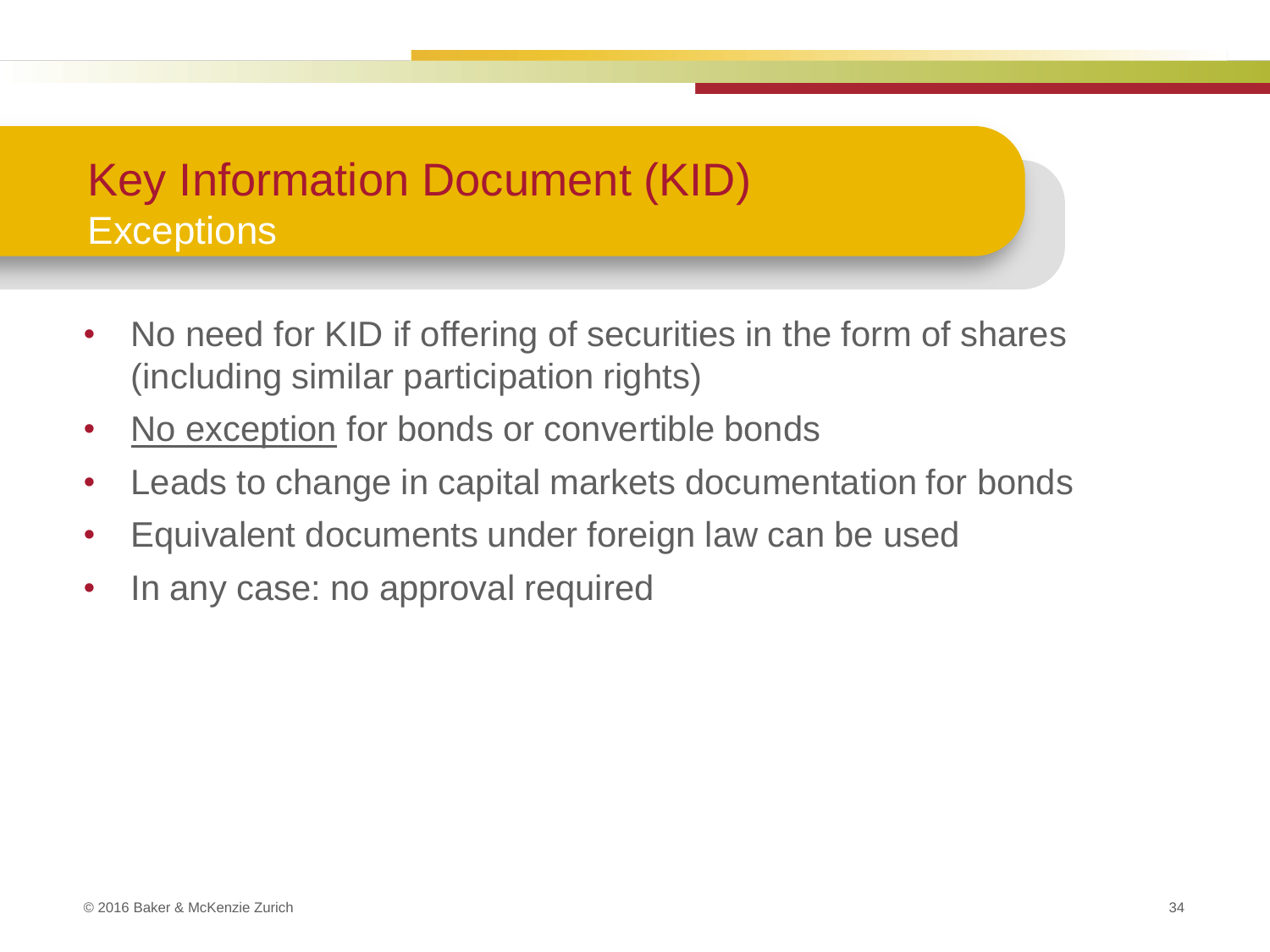### Key Information Document (KID) **Content**

- KID must contain essential information so that investors can (i) make a "well-founded" (*fundierte)* investment decision and (ii) compare different financial instruments
- Reference to "well-founded" investment decision problematic (also in view of liability provision)
- Included must be, for example:
	- Risk / Return profile, specifying also maximum loss
	- The cost of the financial instrument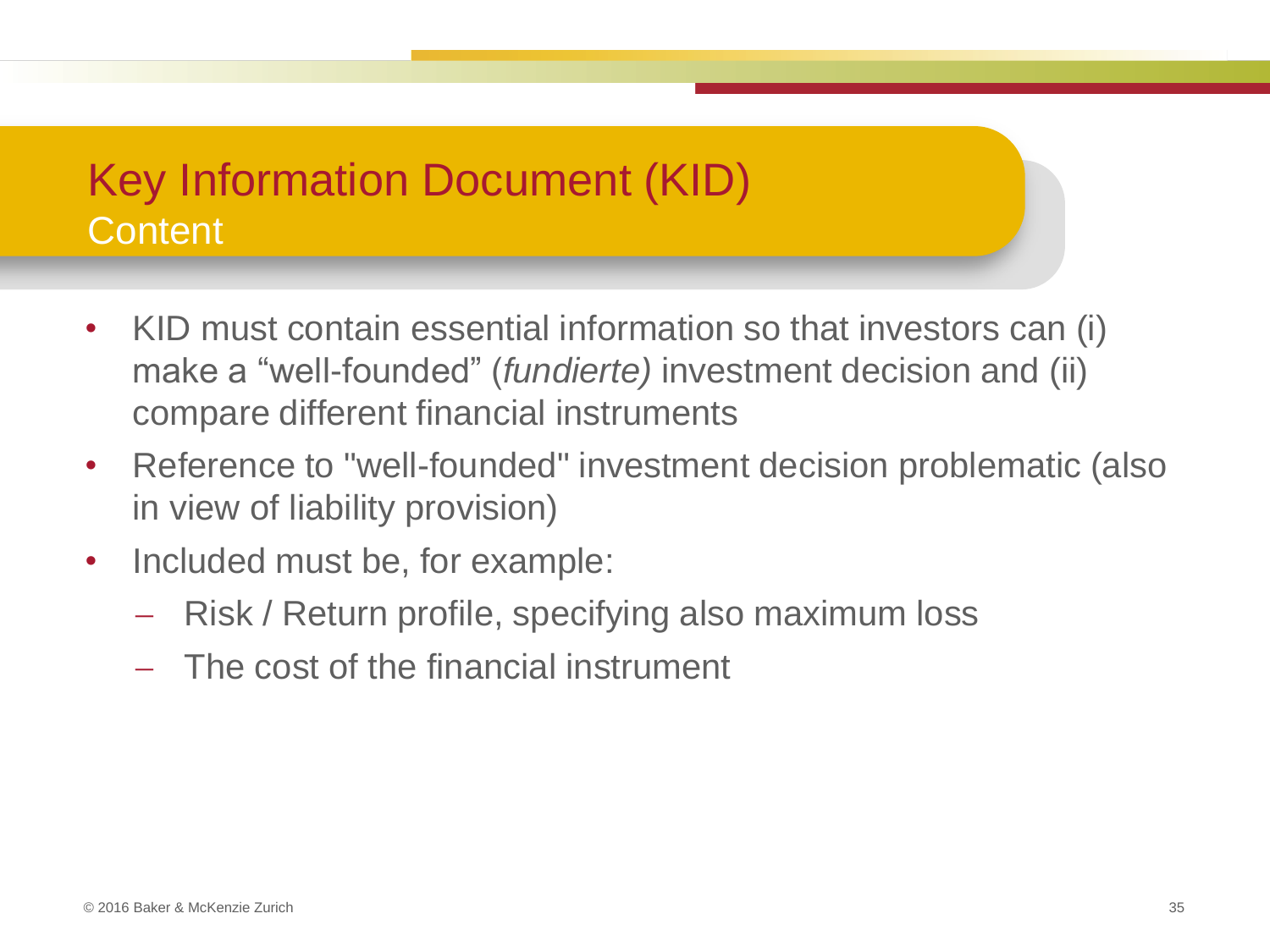### Key Information Document (KID) Format, Update and Publication

- Stand-alone document distinguished from advertising material
- Must be "easy to understand"
- Duty of producer (*Ersteller*) to regularly check information and update KID in the event of material changes (delegation to qualified third parties possible)
- If public offer: publication same as prospectus
- Further details in ordinance
	- Example Germany: not more than 3 pages (2 if instrument is not complex)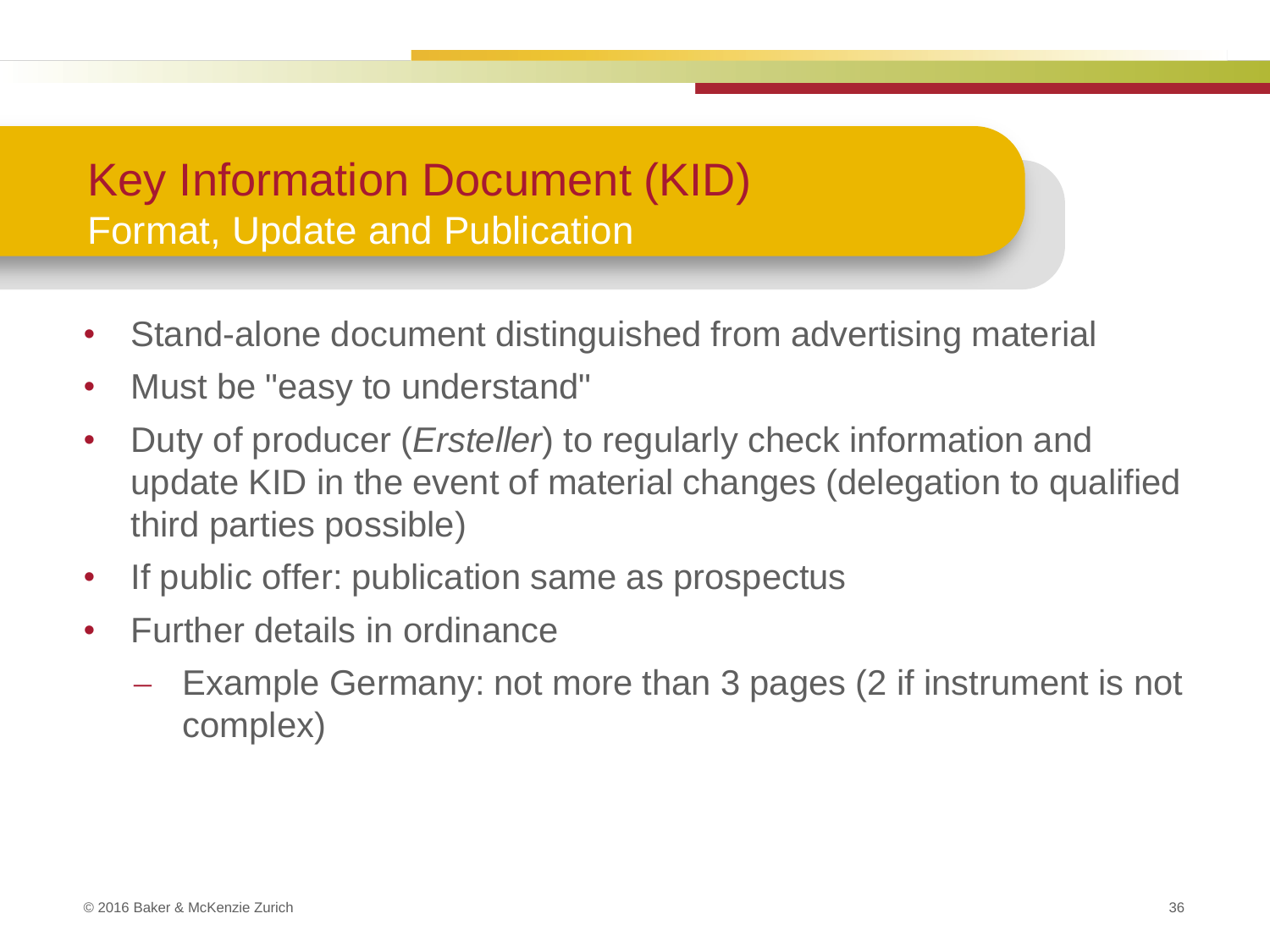### **Advertising**

- Advertising must be clearly identified as such
- It must refer to prospectus and KID and indicate where these documents can be obtained
- Advertising and other information intended for investors must be "in line" (*übereinstimmen*) with information contained in prospectus and KID
- *Botschaft* refers to Unfair Competition Act, i.e. no "incorrect or misleading information"
- This new provision combined with amended liability provision will increase exposure for advertising
- Covers flyers, newspaper ads, road show material etc.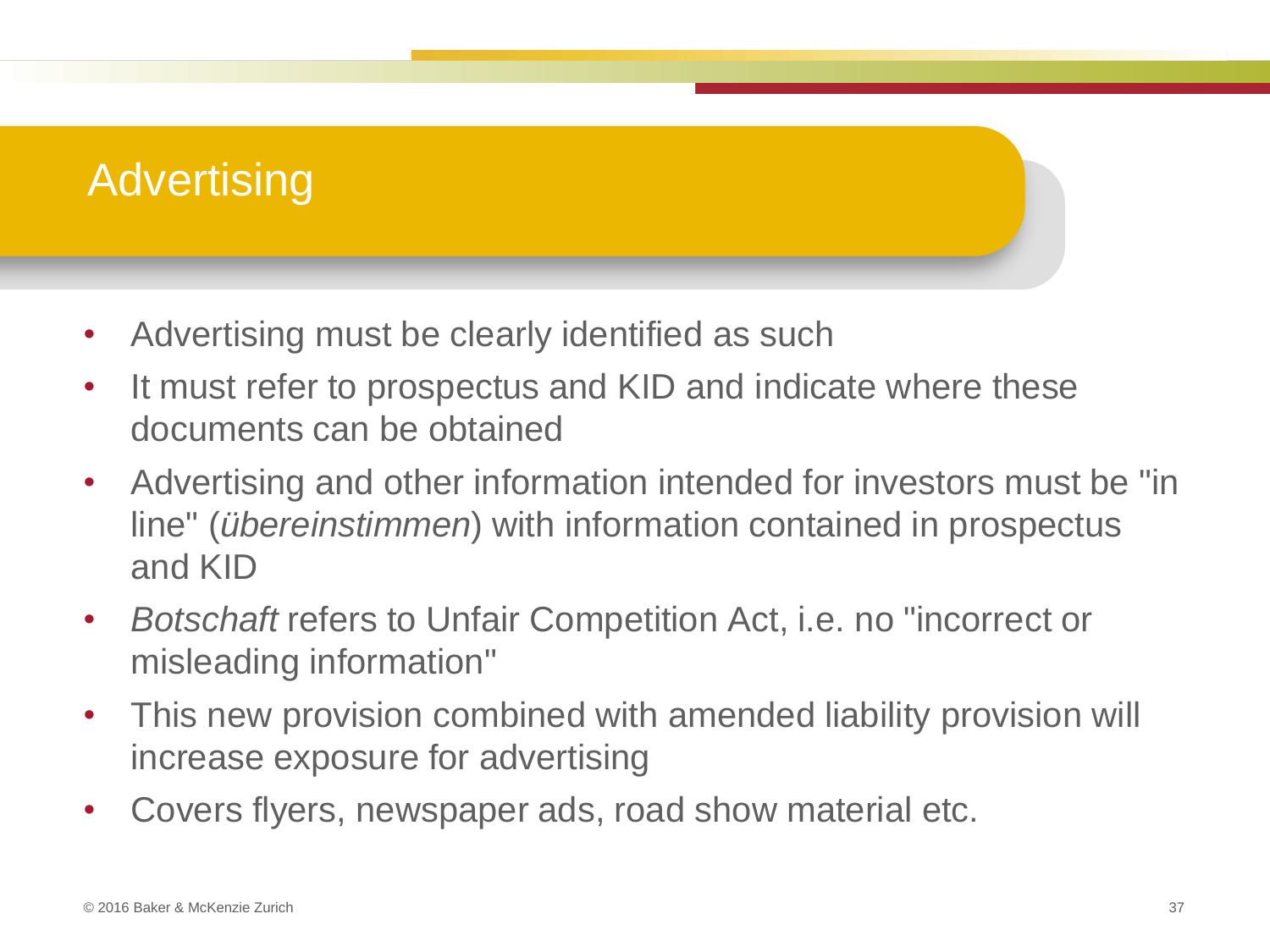### **Liability**

- Mainly based on existing liability scheme (existing art. 652a, 752 and 1156 CO will be deleted)
- Covers information that is inaccurate, misleading or not in line with statutory requirements in prospectus, KID or similar communications
- But one main change: "fault" will be presumed by law (against current precedent of Federal Supreme Court and certain part of legal scholars)
- Shifts burden of prove to defendant
- Changes for due diligence defence or due diligence procedure?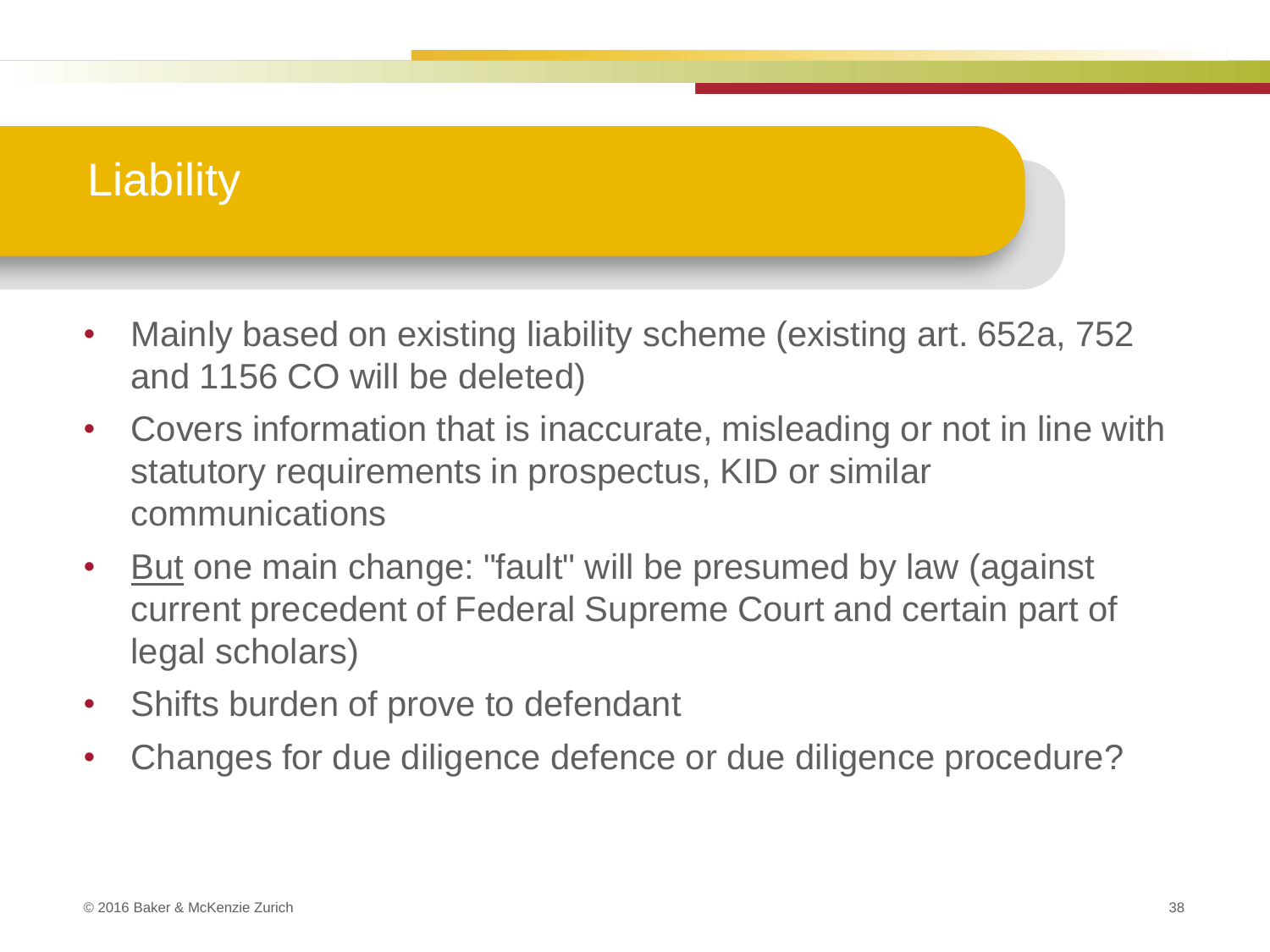### **Liability**

- Information in summaries: Liability is limited to cases where information is misleading, inaccurate or inconsistent when read together with other parts of the prospectus
- Similar concept should apply to KID (currently not foreseen)
- False or misleading information regarding main prospects *(wesentliche Perspektiven):* liability if information has been provided or distributed
	- "despite better knowledge" or
	- without reference to uncertainty regarding future developments (requires typical disclaimer regarding "forward-looking statements")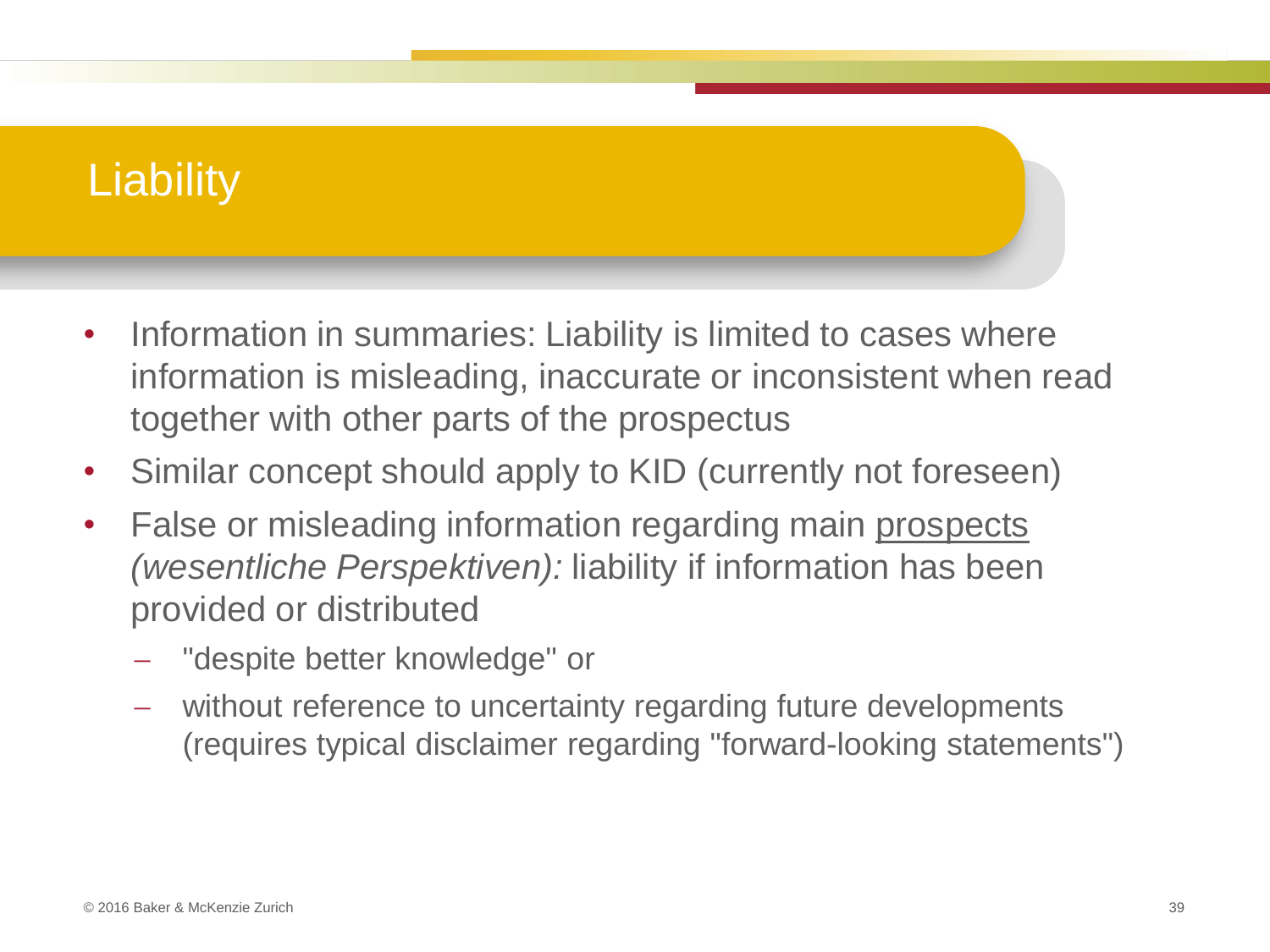#### Criminal Provisions

- Fine not exceeding CHF 500,000 on a person who "wilfully" (*vorsätzlich*):
	- provides false information or withholds material facts in the prospectus or the KID
	- fails to publish the prospectus or KID
- Problematic provision in various respects, *e.g.*
	- No qualification of false information
	- Reference to very broad and not defined terms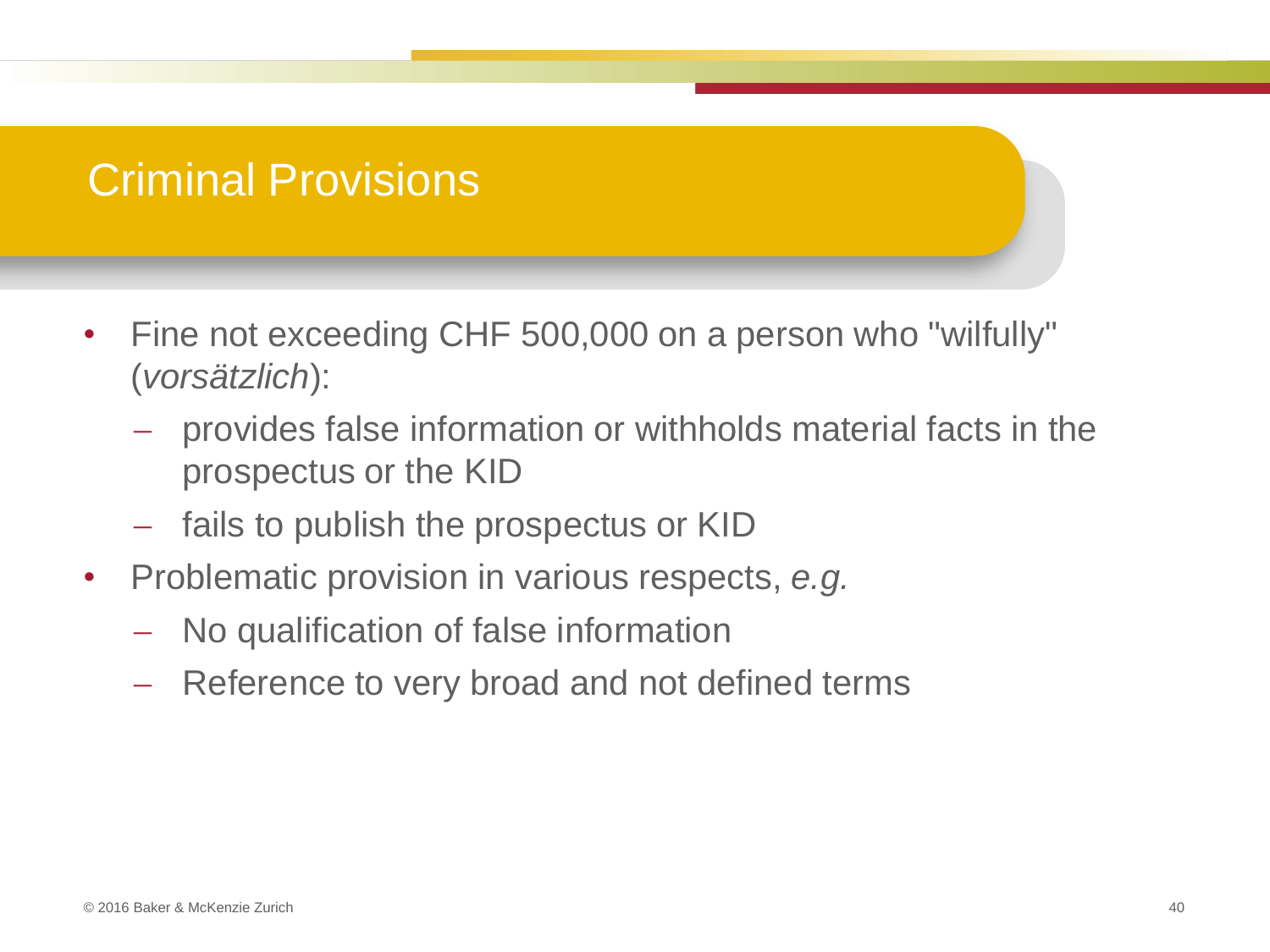#### Criminal Provisions

- Problematic provision in various respects, *e.g*.
	- Who can be charged? "in particular the issuer" (*Botschaft)* but
	- Other parties could be deemed to "withhold" material facts or to commit a crime due to "non-acting" (*pflichtwidriges Untätigwerden*) in accordance art. 11 Swiss Criminal Code
	- Liability claims would often start with criminal charges
- Would have a big impact on capital markets transactions (*e.g.* increased exposure, due diligence)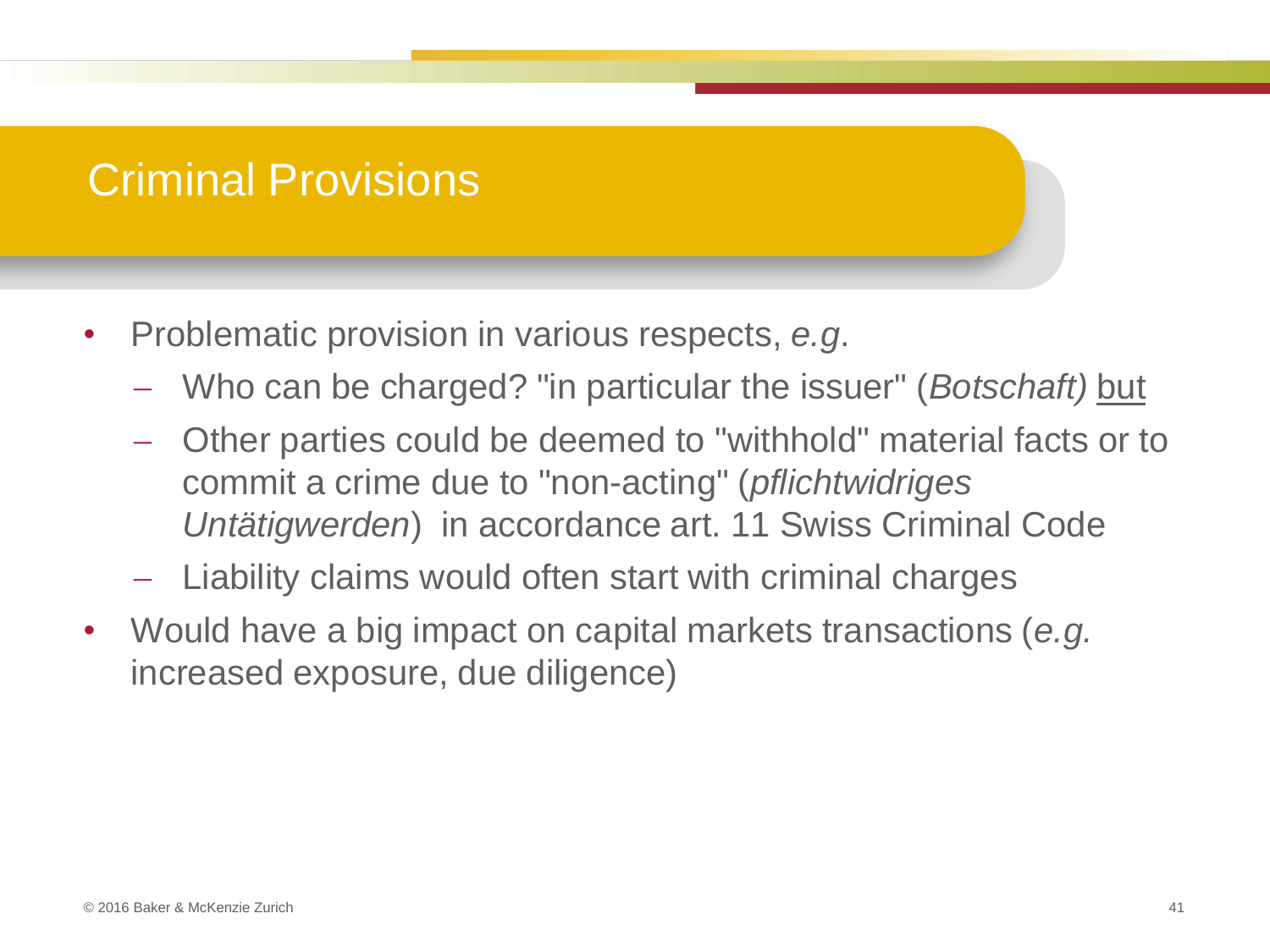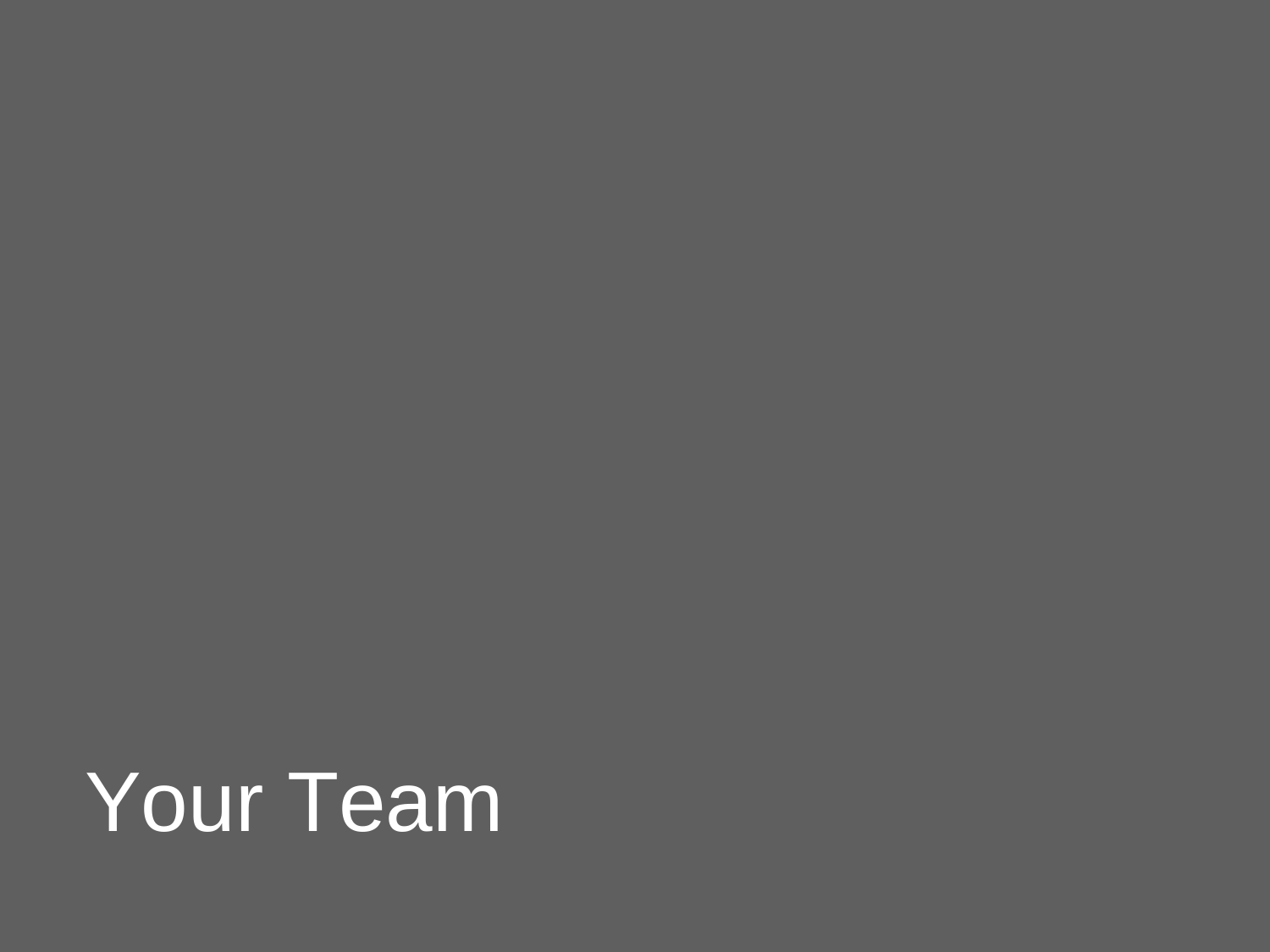

#### **Matthias Courvoisier**

**Partner** Baker & McKenzie Zurich Holbeinstrasse 30 **Postfach** 8034 Zurich

+41 (44) 384 1340 (telephone) +41 (44) 384 1284 (facsimile) matthias.courvoisier@bakermckenzie.com

**Dr. iur. Matthias Courvoisier** joined Baker & McKenzie in 1998 after he graduated from the University of Zurich as Master in Law and worked at the Centre for Private International Law for two years as research and teaching assistant.

In 2000, he was admitted to the bar. In 2004 he graduated from London Business School as Master of Science in Finance with distinction. After he returned to Switzerland he obtained his doctorate from the University of Zurich with summa cum laude. Matthias became a partner in 2009. He focuses mainly on advising and representing clients in public and private M&A-Transactions, IPO and other capital markets transactions, and in Finance Litigations. Matthias Courvoisier co-heads the Firm's Capital Markets Practice Group in Zurich.

For a list of selected legal matters, see:

<http://www.bakermckenzie.com/MatthiasCourvoisier/>

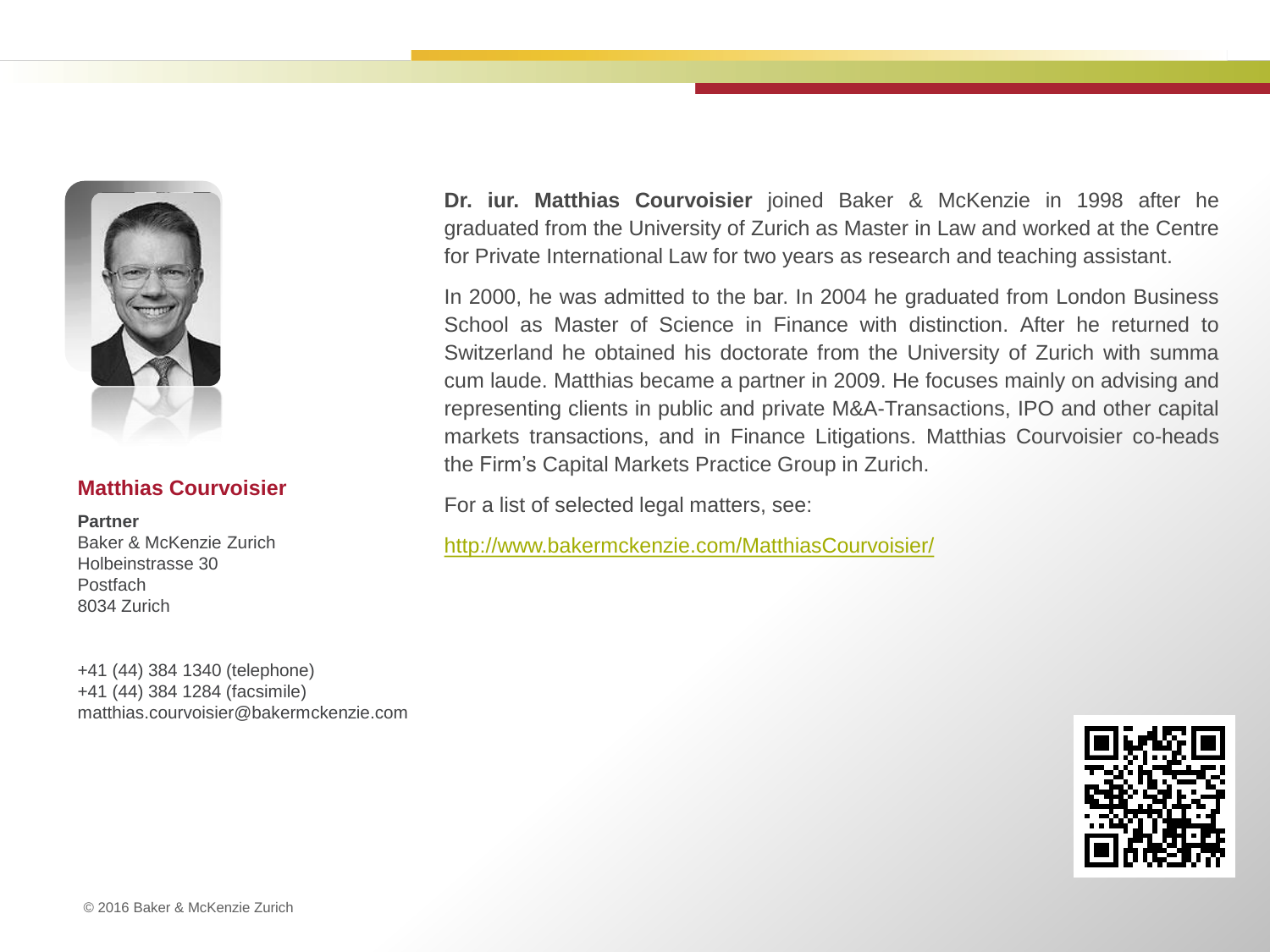

#### **Marcel Giger**

**Partner** Baker & McKenzie Zurich Holbeinstrasse 30 **Postfach** 8034 Zurich

+41 (44) 384 1316 (telephone) +41 (44) 384 1284 (facsimile) marcel.giger@bakermckenzie.com **Dr. iur. Marcel Giger** is a graduate of University of St. Gallen (HSG) and earned an M.C.J. at the New York University, School of Law. Prior to joining Baker & McKenzie, he worked as in-house counsel for a major Swiss bank.

Marcel Giger is co-head of the B&M Zurich Capital Markets as well as of the Financial Services Practice Group. He focuses on all legal aspects of capital market transactions, banking and financing matters as well as regulatory compliance issues.

He advises financial institutions as well as corporate clients in transactions within his practice areas.

For a list of selected legal matters, see:

<http://www.bakermckenzie.com/MarcelGiger/>

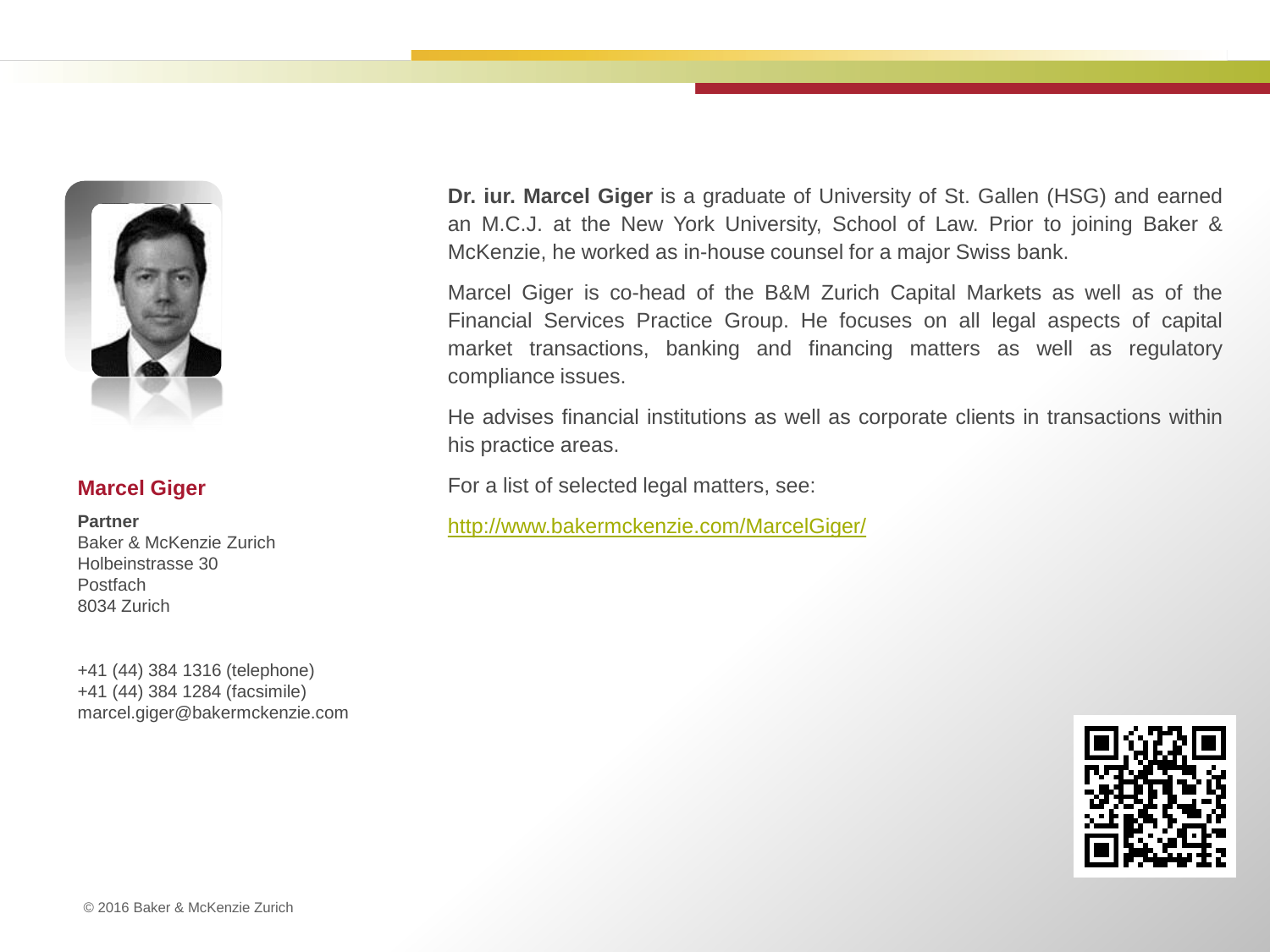

#### **Lukas Glanzmann**

**Partner** Baker & McKenzie Zurich Holbeinstrasse 30 **Postfach** 8034 Zurich

+41 (44) 384 1355 (telephone) +41 (44) 384 1284 (facsimile) lukas.glanzmann@bakermckenzie.com **Prof. Dr. iur. Lukas Glanzmann** joined Baker & McKenzie in 1998 and became a partner in 2004. He concentrates his practice in the areas of loans and credit facilities, restructuring, private equity, mergers & acquisitions as well as capital markets and securities. Lukas Glanzmann graduated from the University of St. Gallen law school and obtained a doctoral degree in the field of corporate law from the University of St. Gallen and a LL.M. degree from Harvard Law School. In 2006, Lukas Glanzmann finished his habilitation and today, he holds the position of a titular professor of business law at the University of St. Gallen. Lukas Glanzmann has published various articles and books in the fields of corporate law and finance, corporate restructuring and corporate governance. Since 2012 he has been a member of the Federal Commission of Experts for the Commercial Register.

For a list of selected legal matters, see:

<http://www.bakermckenzie.com/LukasGlanzmann/>

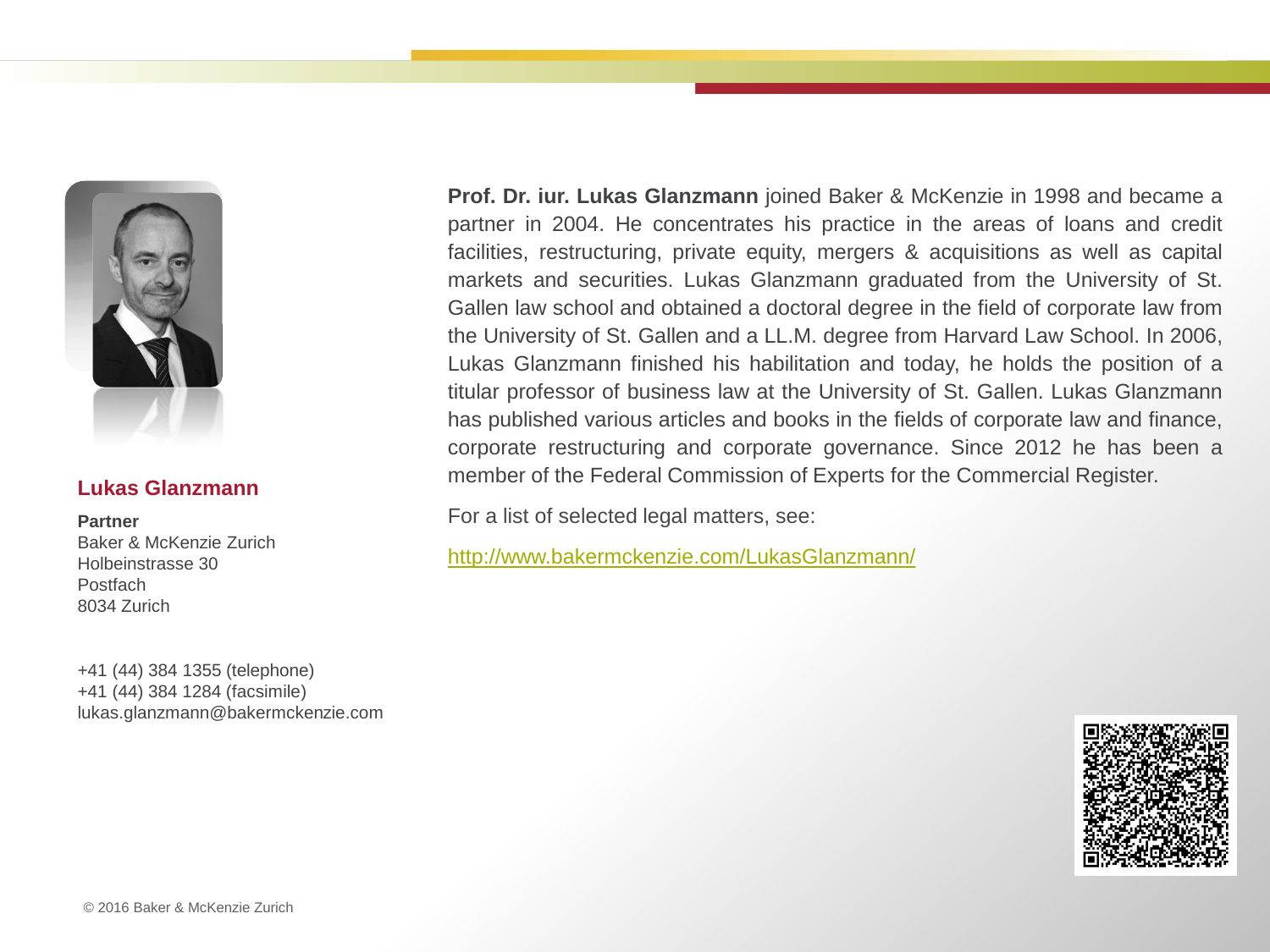

#### **Philip Spoerlé**

**Associate** Baker & McKenzie Zurich Holbeinstrasse 30 Postfach 8034 Zurich

+41 (44) 384 1496 (telephone) +41 (44) 384 1284 (facsimile) philip.spoerle@bakermckenzie.com **Dr. iur. Philip Spoerlé** is an associate in Baker & McKenzie's Zurich office. He studied law and economics at the University of St. Gallen (M.A. HSG in Law & Economics 2011) and Osgoode Hall Law School of York University, Toronto (2009). After his admission to the Zurich bar, Philip Spoerlé obtained his PhD from the University of St. Gallen in 2015 with a doctoral thesis in the area of corporate law.

Prior to joining Baker & McKenzie in February 2015, Philip Spoerlé worked for a global investment bank in the area of fixed income securities trading (2012–2013). He also worked as a teaching assistant at the University of St. Gallen and as a law clerk at Baker & McKenzie Zurich (2010–2012).

His practice mainly focuses on the areas of equity and debt capital markets, derivatives, loans and credit facilities, mergers & acquisitions, corporate restructurings as well as general corporate and commercial matters.

For a list of selected legal matters, see:

<http://www.bakermckenzie.com/PhilipSpoerle/>